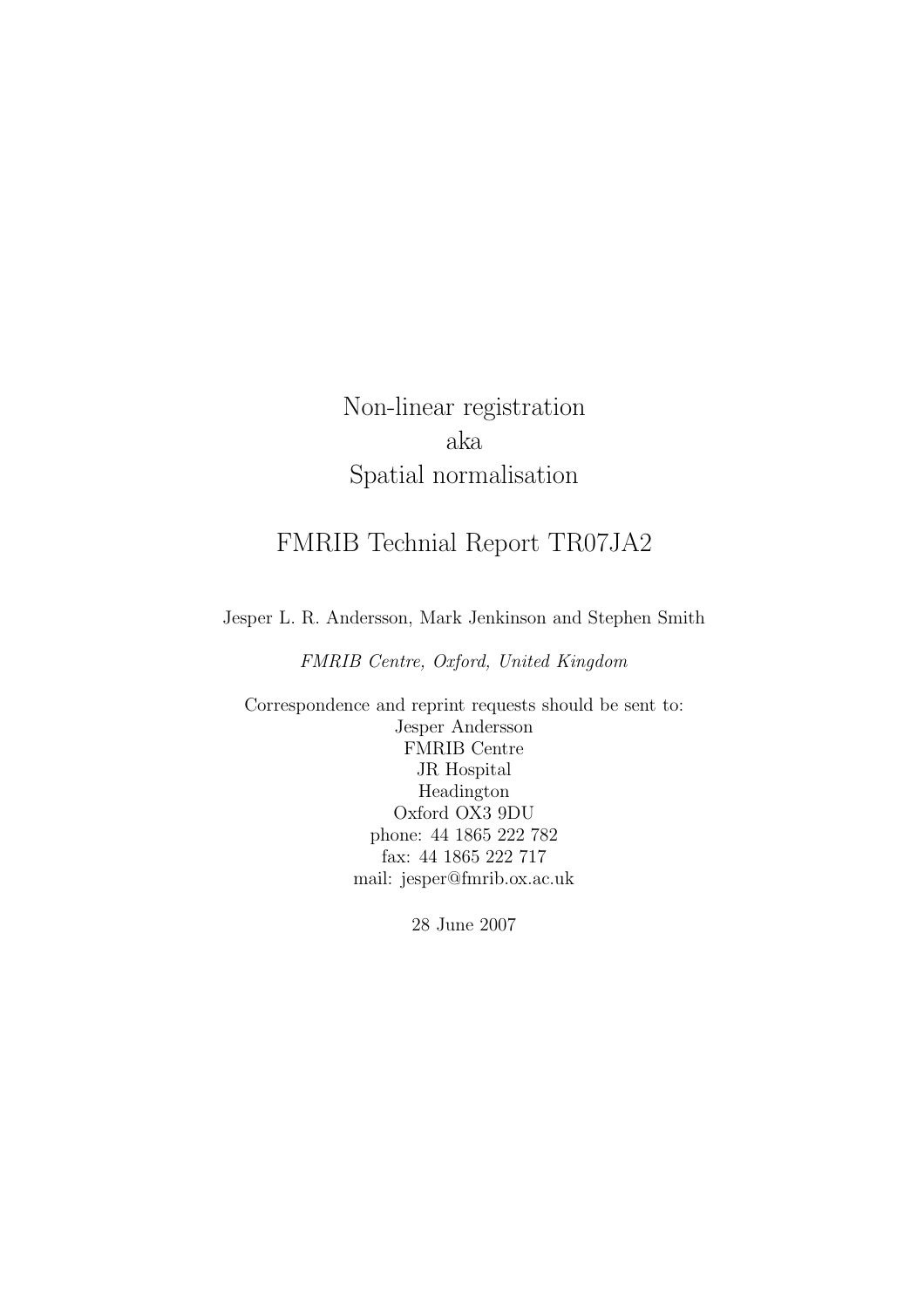### 1 ABSTRACT

This document describes the principles behind and the implementation of fnirt, the FMRIB tool for small-displacement non-linear registration. The displacement fields are modelled as linear combinations of basis-functions, which may be the discrete Cosine transform (DCT) or cubic B-splines placed on a regular grid. Regularisation of the field is based on membrane energy. At present the registration is based on a weighted sum of scaled sum-of-squared differences and mebrane energy. Great effort has been placed on the optimisation, and on providing computational tools to enable robust and rapid convergence even for relatively high resolution of the warps. The results that are presented are based on a multi-scale Levenberg-Marquardt minimisation. The registration is initialised and run to convergence with sub-sampled images, a field of low resolution and a high regularisation weight. The images and the fields from the first step are then up-sampled, the regularisation modified and it is again run to convergence. This is repeated until the required warp-resolution and level of regularisation is achieved. The method has been tested with promising results on T1-weighted structural images and on FA-images from DTI acqusitions.

# 2 INTRODUCTION

Registering scans of brains from different subjects is a neccesary processing step for many types of analyses such as e.g. multi-subject fMRI studies, inter-group comparisons of tissue composition (e.g. VBM) or measures derived from diffusion weighted MR (e.g. TBSS). There is a family of algorithms that attempt to do this in the native "brain-space" using different sets of transforms between subjects, or more typically between a subject and some template instantiating some standard space. In order of allowing more "non-local" warps the transforms can be divided into linear (affine) transforms, small-deformation non-linear transforms and large-deformation non-linear transforms (often referred to as "viscous fluid registration"). The principal difference between small-deformation and large-deformation method is that in the former case the warps are fully described by three fields of displacements (one for each dimension). In the fluid-type algorithms one would in principle need the history of each location as it is being warped towards it target registration, though in practice this is often achieved through one or more regriddings within the registration. An intuitive example of the difference between the approaches is the matching of two 2D pictures of human faces. For small-deformation methods it would e.g. not be possible to map the left eye of subject one to the right eye of subject two and vice versa. This is in contrast to large-deformation methods where it would in principle be possible to start by displacing the right eye upwards and the left downwards, move each eye towards the opposite side and then move them up/down into place.

The fluid-registration algoritms are often considered the most "advanced" and are typically formulated in terms of a set of partial differential equations, and are often solved using corresponding methods such as Gauss-Seidel or multi-grid methods. As outlined above they offer great freedom in matching one image to another and can achieve an almost arbitrarily good matching of intensities between the images. However, the information available in "traditional" structural images such as T1- or T2-eighted images is largely limited to tissue type. This means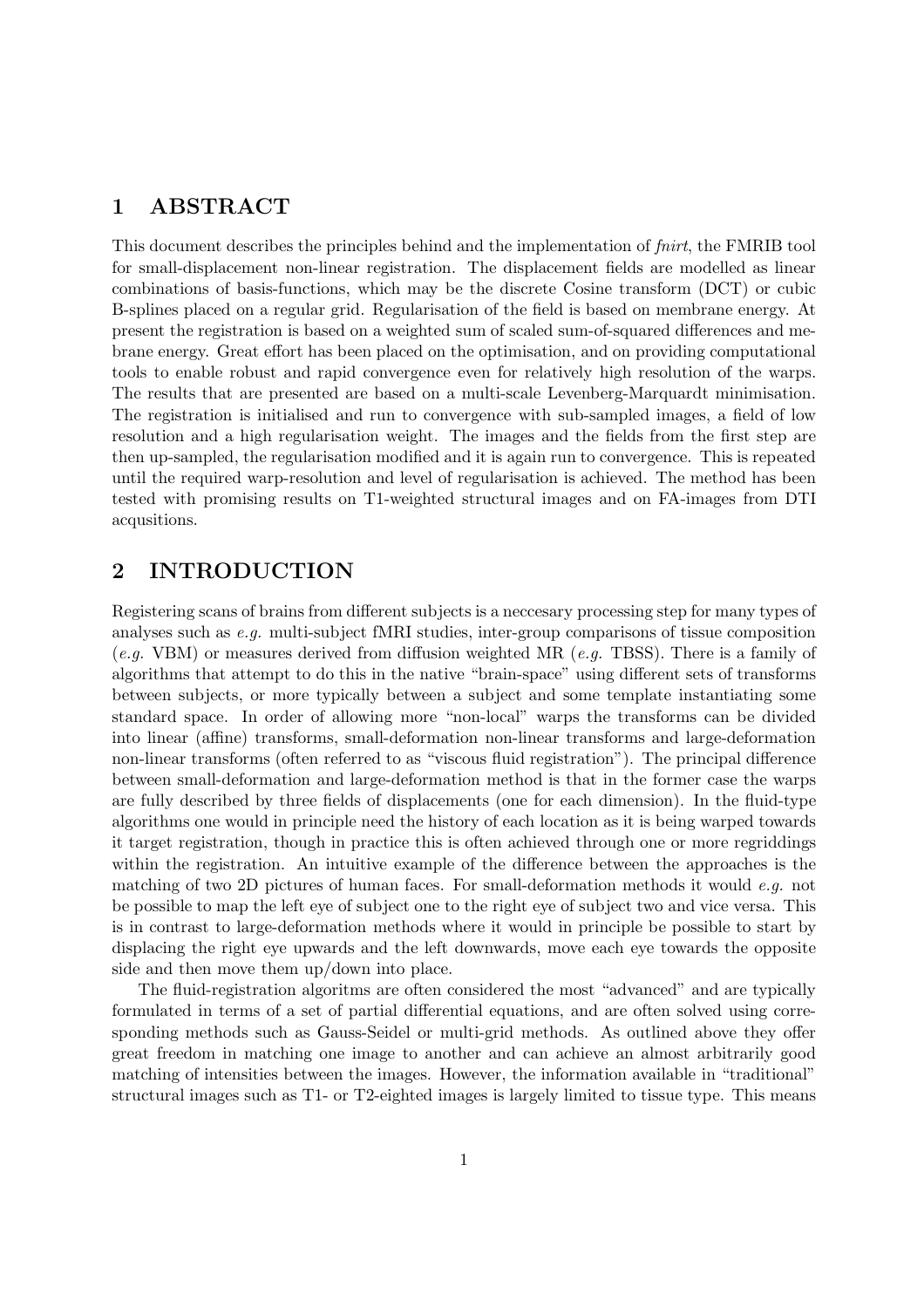that prety much any mapping between two images that map gray matter onto gray matter, white matter onto white matter and CSF onto CSF is equally good in terms of the cost-function and the task of finding the "true" warps can be thought of as finding the most likely set of warps of those that yield that best cost-function value. It can therefore be argued that warps from a small-deformation model that yields a similar or identical cost-function value as those from a large-deformation model represents a more "reasonable" solution to the registration problem. Furthermore, it is clear that there exist no one-to-one mapping as defined by gyri and sulci between different brains. There is a set of sulci that are consistently found across "normal" subjects such as  $e.g.$  the interhemispheric fissure, the Sylvian fissure, the parietal-occipital fissure and the central sulcus. In contrast there appear to be large inter-subject differences in e.g. parietal cortex where it has been reported that not even the number of sulci is consistent across "normal" subjects. Even though it would seem reasonable to assume that there exist at least a functional one-to-one mapping across subjects there is insufficient experimental data to conclude even that. Indeed there exists studies which indicate that even low-level tasks such as e.g. odd-ball detection is processed differently in different subjects.

In this work we have therefore opted for a small-deformation model for the warps, and put our efforts into ensuring convergence to a plausible field. We have aimed at achieveing that through a combination of a pyramid, or multi-resolution, scheme along with an afficient optimisation algorithm for each step of the pyramid.

## 3 THEORY

### 3.1 Transforms and some definitions

The general transform of coordinates for nonlinear registration is of the form

$$
\begin{bmatrix} x' \\ y' \\ z' \\ 1 \end{bmatrix} = \mathbf{M} \begin{bmatrix} x \\ y \\ z \\ 1 \end{bmatrix} + \begin{bmatrix} d_x(x, y, z) \\ d_y(x, y, z) \\ d_z(x, y, z) \\ 1 \end{bmatrix}
$$
(1)

where **M** is an affine transform matrix that will account for differences in voxel-size, position, etc. For the reminder of this paper we will assume that M is known. The entities  $d_i(x, y, z)$  are knowns as displacement fields, and will for each location  $[x y z]$  tell how far the sampling point should be displaced in the *i* direction.

We will further assume the existence of some interpolating function such that given samples of some function  $q(i, j, k)$  where i, j and k are sampled on some regular grid we can infer values  $g(x, y, z)$  as long as x, y and z fall within the original grid. We will then use  $g(x', y', z')$  to denote the values of  $g$  for a set of coordinates given by 1. This value can be thought of as the value of g at some point  $[x y z]$  under the transform given by **M** and the displacement fields  $d_i(x, y, z)$ .

In this paper we will use basis-functions to model the fields  $d_i(x, y, z)$  as a function of some set of parameters w. We can for example model the field as a linear combination of 3D cubic B-splines. Each spline in the 3D set is associated with a spline coordinate  $lmn$  specifying the position of the spline in the space given by xyz. We will use  $B_{lmn}(x, y, z)$  to denote the value of the spline with coordinate lmn at the location  $[x y z]$ . Each of these splines are then multipled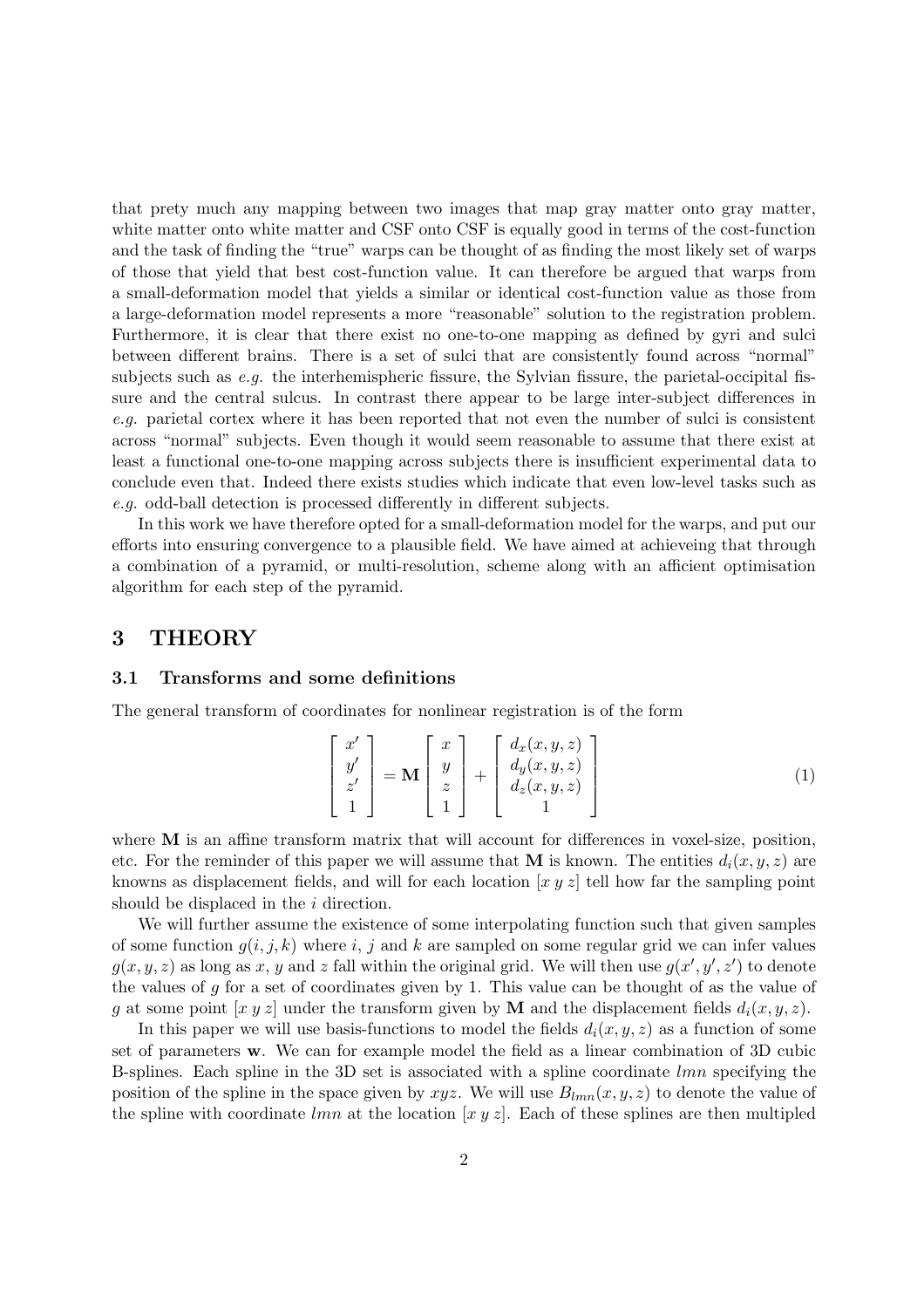by a coefficient  $c_{lmn}$ , specifying how much is needed of that particular spline (see fig. ?). We now vectorise the coefficients  $c_{lmn}$  and denote the resulting vector by  $\mathbf{w}_i$  where i denotes the direction of the field such that e.g.  $\mathbf{w}_x$  denotes the vector containing the coefficients defining the  $d_x(x, y, z)$  displacement field. Furthermore we denote the concatenation of these vectors by  $\mathbf{w}, i.e \mathbf{w} = [\mathbf{w}^{(x)T} \mathbf{w}^{(y)T} \mathbf{w}^{(z)T}]^T$ . With this notation we can the write  $g_{xyz}(\mathbf{w})$  to denote the value of g at  $[x'y' z']$  under the transform given by w implicit on the (constant) M.

The general notation  $g_{xyz}(\mathbf{w})$  is independent of our choice of basis-function and would be equally valid for  $e.g.$  a discrete cosine basis set.

We will also make use of the gradient, or rather its components, of g at some point  $[x'y'z']$ , which we define as

$$
\nabla g_{xyz}(\mathbf{w}) = \begin{bmatrix} \frac{\partial g_{xyz}}{\partial x} \Big|_{\mathbf{w}} & \frac{\partial g_{xyz}}{\partial z} \Big|_{\mathbf{w}} & \frac{\partial g_{xyz}}{\partial z} \Big|_{\mathbf{w}} \end{bmatrix} \tag{2}
$$

where the partial derivative with respect to e.g x,  $\partial g_{xyz}/\partial x|_{\mathbf{w}}$ , denotes the rate of change of g at  $[x'y'z']$  as one translates the sampling point in the x-direction. It should be noted that the exact form of the partial derivatives  $\partial g/\partial x$  is conditional on the interpolating function alluded to above. In the present paper we will ignore this issue and assume the existence of functions/kernels to perform the interpolation and calculating the corresponding partial derivatives. If we now assume that the parameter  $w_i^{(x)}$  $i^{(x)}$  is the coefficient for the *lmnth* spline in the x-displacement field  $d_x$  we can denote the derivative of g as

$$
\left. \frac{\partial g_{xyz}}{\partial w_i^{(x)}} \right|_{\mathbf{w}} = \left. \frac{\partial g_{xyz}}{\partial x} \right|_{\mathbf{w}} B_{lmn}(x, y, z) \tag{3}
$$

where the **w** subscript indicates that is has been calculated at a point **w** in the parameter space.

Let us further define the vector

$$
\mathbf{g}(\mathbf{w}) = \begin{bmatrix} g_{111}(\mathbf{w}) \\ g_{211}(\mathbf{w}) \\ g_{X11}(\mathbf{w}) \\ \vdots \\ g_{121}(\mathbf{w}) \\ g_{221}(\mathbf{w}) \\ \vdots \\ g_{X21}(\mathbf{w}) \\ \vdots \\ g_{XY1}(\mathbf{w}) \\ \vdots \\ g_{XYZ}(\mathbf{w}) \end{bmatrix}
$$
 (4)

where x, y and z are defined on the ranges  $1-X$ ,  $1-Y$  and  $1-Z$  respectively. In an equivalent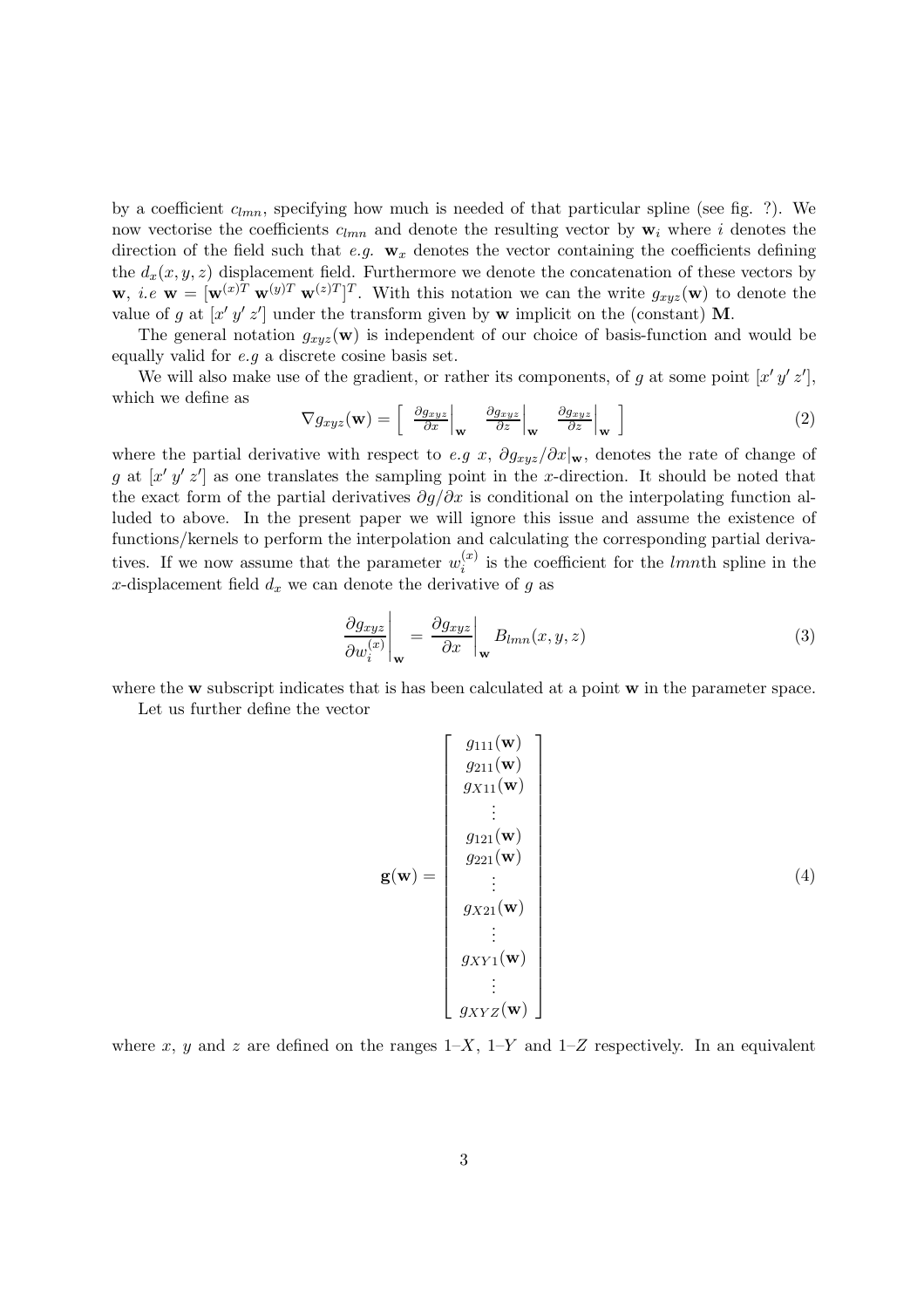manner we define the vectors

$$
\frac{\partial \mathbf{g}}{\partial x}\Big|_{\mathbf{w}} = \begin{bmatrix} \frac{\partial g_{111}}{\partial x} \Big|_{\mathbf{w}} \\ \frac{\partial g_{211}}{\partial x} \Big|_{\mathbf{w}} \\ \vdots \\ \frac{\partial g_{XYZ}}{\partial x} \Big|_{\mathbf{w}} \end{bmatrix}
$$
(5)

and

$$
\mathbf{B}_{lmn} = \begin{bmatrix} B_{lmn}(1,1,1) \\ B_{lmn}(2,1,1) \\ \vdots \\ B_{lmn}(X,Y,Z) \end{bmatrix}
$$
(6)

Noting that there is a direct mapping from the index  $i$  into  $\bf{w}$  to the triplet  $lmn$  we can equally well, and more succinctly, write  $\mathbf{B}_i$  as  $\mathbf{B}_{lmn}$  for the vector representation of the *i*th basis function. Combining equations 3, 5 and 6 we can further define the matrix

$$
\mathbf{J}_{x}(\mathbf{w}) = \begin{bmatrix} \frac{\partial \mathbf{g}}{\partial x} \Big|_{\mathbf{w}} \odot \mathbf{B}_{1} & \frac{\partial \mathbf{g}}{\partial x} \Big|_{\mathbf{w}} \odot \mathbf{B}_{2} & \dots & \frac{\partial \mathbf{g}}{\partial x} \Big|_{\mathbf{w}} \odot \mathbf{B}_{LMN} \end{bmatrix}
$$
(7)

where  $\odot$  denotes elementwise (or Hadamard) product. Hopefully it should be clear that each element of  $J_x(w)$  is of the form given by equation 3. Finally by thinking of  $g(w)$  as an  $\mathfrak{R}^{3LMN} \to$  $\mathbb{R}^{XYZ}$  mapping where L, M and N are the number of basis-functions and X, Y and Z are the number of samples/voxels in the  $x$ -,  $y$ - and  $z$ -directions respectively we can define the Jacobian matrix J of that mapping as

$$
\mathbf{J}(\mathbf{w}) = \underbrace{\begin{bmatrix} \mathbf{J}_x(\mathbf{w}) & \mathbf{J}_y(\mathbf{w}) & \mathbf{J}_z(\mathbf{w}) \end{bmatrix}}_{XYZ \times 3LMN}
$$
(8)

### 3.2 Sum of squared differences cost-function

Our task is to find the parameters w describing the fields  $d_i(x, y, z)$  that transforms our function/image g from its native space to some other arbitrary reference space. In this paper we consider intensity-based methods for finding these. This is performed by defining some cost/objective-function in terms of some template f that defines our reference space and our object image  $g(w)$ . Let us call this function O, and let us write it as  $O(w)$  as a short for  $O(f, g(w))$ . An example of such a function is the "mean sum of squared differences" cost-function which we can write as

$$
O(\mathbf{w}) = \frac{1}{XYZ} \sum_{z=1}^{Z} \sum_{y=1}^{Y} \sum_{x=1}^{X} (g_{xyz}(\mathbf{w}) - f_{xyz})^2
$$
(9)

or equivalently using the notation we defined in equation 4

$$
O(\mathbf{w}) = \frac{1}{XYZ} (\mathbf{g}(\mathbf{w}) - \mathbf{f})^T (\mathbf{g}(\mathbf{w}) - \mathbf{f})
$$
(10)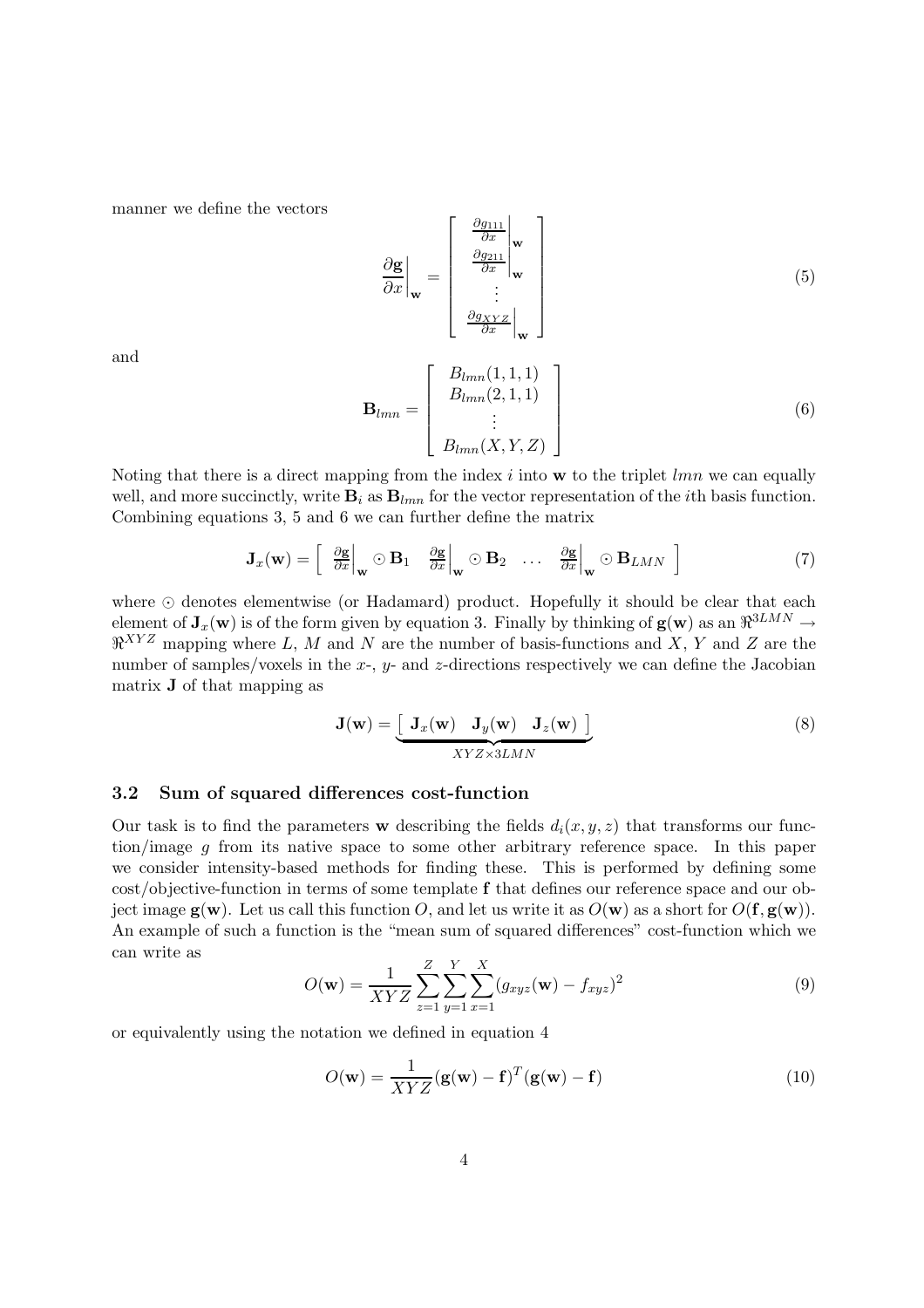In this case O is indeed a cost-function, *i.e* the smaller it is the happier we are. The general strategy of finding an estimate  $\hat{\mathbf{w}}$  is then to find

$$
\min_{\arg \mathbf{w}} O(\mathbf{w}) \tag{11}
$$

### 3.3 What do we need for minimising the cost-function

Apart from time and patience, that is. Methods for minimsation of functions that are non-linear in the parameters of interest come in various flavors. Some rely solely on the ability to calculate the cost function  $O$  at any point  $\bf{w}$  in the parameter space. These methods typically need to calculate  $O$  at a *large* number of points are are therefore not practical for problems where  $\bf{w}$ consists of a large number of parameters and/or when the calculation of  $\overline{O}$  is costly. Methods that require the calculation also of the gradient, and possibly also the Hessian, of O are therefore preferable. So, we need to be able to also calculate these entities. The gradient of  $O$  is defined as

$$
\nabla O(\mathbf{w}) = \begin{bmatrix} \frac{\partial O}{\partial w_1} \Big|_{\mathbf{w}} & \frac{\partial O}{\partial w_2} \Big|_{\mathbf{w}} & \cdots & \frac{\partial O}{\partial w_{3LMN}} \Big|_{\mathbf{w}} \end{bmatrix}^T
$$
(12)

where the subscript w indicates that the derivative has been calculated at that point in the parameter space. This is the transpose of how it is mostly defined in the literature, but it will save us from writing some  $^T$ s in the remainder of the paper. From the definition of O in equation 9 we see that an element  $\partial O/\partial w_i$  of  $\nabla O$  can be written as

$$
\left. \frac{\partial O}{\partial w_i} \right|_{\mathbf{w}} = \frac{2}{XYZ} \sum_{z=1}^{Z} \sum_{y=1}^{Y} \sum_{x=1}^{X} (g_{xyz}(\mathbf{w}) - f_{xyz}) \left. \frac{\partial g_{xyz}}{\partial w_i} \right|_{\mathbf{w}} \tag{13}
$$

If we define a vector e as

$$
\mathbf{e}(\mathbf{w}) = \begin{bmatrix} g_{111}(\mathbf{w}) - f_{111} \\ g_{211}(\mathbf{w}) - f_{211} \\ \vdots \\ g_{XYZ}(\mathbf{w}) - f_{XYZ} \end{bmatrix}
$$
(14)

equivalently to equations 4–6, and using the definition in equation 8 we see that the gradient of O can be written as

$$
\nabla O(\mathbf{w}) = \frac{2}{XYZ} \mathbf{J}^T(\mathbf{w}) \mathbf{e}(\mathbf{w})
$$
\n(15)

The next entity that we are intersted in is the Hessian of  $O$ , *i.e.* the matrix whose *ij*th element is

$$
H_{ij}(\mathbf{w}) = \left. \frac{\partial^2 O}{\partial w_i \partial w_j} \right|_{\mathbf{w}} \tag{16}
$$

Again from the definition of O given in equation 9 we see that such an element is of the form

$$
\frac{\partial^2 O}{\partial w_i \partial w_j}\Big|_{\mathbf{w}} = \frac{2}{XYZ} \sum_{z=1}^{Z} \sum_{y=1}^{Y} \sum_{x=1}^{X} \frac{\partial g_{xyz}}{\partial w_i}\Big|_{\mathbf{w}} \frac{\partial g_{xyz}}{\partial w_j}\Big|_{\mathbf{w}} + \frac{2}{XYZ} \sum_{z=1}^{Z} \sum_{y=1}^{Y} \sum_{x=1}^{X} (g_{xyz}(\mathbf{w}) - f_{xyz}) \frac{\partial^2 g_{xyz}}{\partial w_i \partial w_j}\Big|_{\mathbf{w}} \tag{17}
$$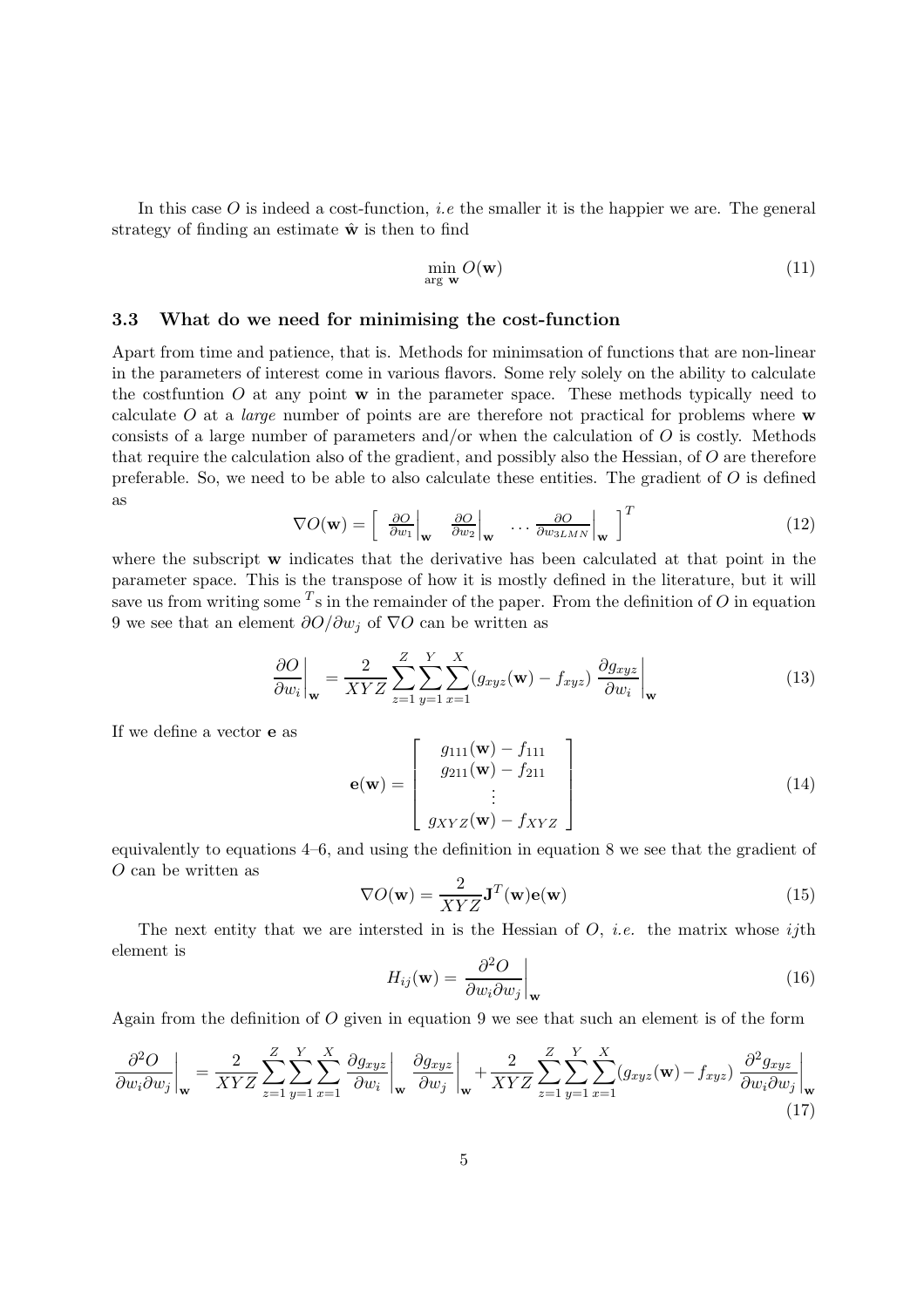Using equations 8 and 17 we see that we can write the Hessian matrix  $\bf{H}$  as

$$
\mathbf{H}(\mathbf{w}) = \frac{2}{XYZ}\mathbf{J}^T(\mathbf{w})\mathbf{J}(\mathbf{w}) + \text{term with weird second derivatives}
$$
 (18)

The first term in equation 18 is known as the Gauss-Newton approximation to the Hessian. In our technical report on optimisation we explain why this works, and often works better than if using the exact Hessian. For the remainder of this paper we will work with an approximation of the hessian given by

$$
\mathbf{H}(\mathbf{w}) \approx \frac{2}{XYZ} \mathbf{J}^T(\mathbf{w}) \mathbf{J}(\mathbf{w})
$$
\n(19)

### 3.3.1 Relation to my code

In the implementation of fnirt there is a virtual base class called basisfield from which two classes, splinefield and dctfield, have been derived. An object of such a class contains information about the field it implements. So if we were to  $e.g$  to declare a field of type splinefield we would do it like

```
std::vector<int> field_size(3), knot_spacing(3);
field_size[0] = 128; field_size[1] = 128; field_size[2] = 96;
knot_spacing[0] = 8; knot_spacing[1] = 8; knot_spacing[1] = 8;
BASISFIELD::splinefield xfield(field_size,knot_spacing);
```
Thus we have an object called **xfield**, corresponding to the entity  $d_x(x, y, z)$  in the text above, implementing a cubic B-spline field of size  $128 \times 128 \times 96$ , corresponding to  $X \times Y \times Z$ in the equations above, with a knot-spacing of 8 voxels. The latter means that the splines are placed on a regular grid with a distance of 8 voxels between adjacent spline kernels. These are placed such that the centre of spline  $# 2$  coincides with the centre of the first voxel and then placed at regular intervals of 8 voxels until the first kernel whose whole support falls outside the field. From this are given the entities  $L, M$  and  $N$  in the equations above, and we can enquire about these of our field as

int  $L = xfield.CoefSz_x()$ ; int  $M = xfield.CoefSz_y()$ ; int  $N = xfield.CoefSz_z(z)$ ;

Let us now say we have vectors  $f$ ,  $g$ , and dgdx containing the reference image  $f$ , the object image q and the partial derivative w.r.t. x,  $\partial \mathbf{g}/\partial x$ , both sampled at some point w in reference space. And let us say the we now want to calculate the gradient and Hessian of O. We can then note that

$$
\nabla O(\mathbf{w}) = \frac{2}{XYZ} \mathbf{J}^T(\mathbf{w}) \mathbf{e}(\mathbf{w}) = \frac{2}{XYZ} \begin{bmatrix} \mathbf{J}_x^T(\mathbf{w}) \mathbf{e}(\mathbf{w}) \\ \mathbf{J}_y^T(\mathbf{w}) \mathbf{e}(\mathbf{w}) \\ \mathbf{J}_z^T(\mathbf{w}) \mathbf{e}(\mathbf{w}) \end{bmatrix}
$$
(20)

Thus we can calculate the upper third of  $\nabla O$  from

NEWMAT::ColumnVector f(xfield.FieldSz()), g(xfield.FieldSz()), dgdx(xfield.FieldSz());

... /\* Use NEWIMAGE to calculate values for f, g and dgdx \*/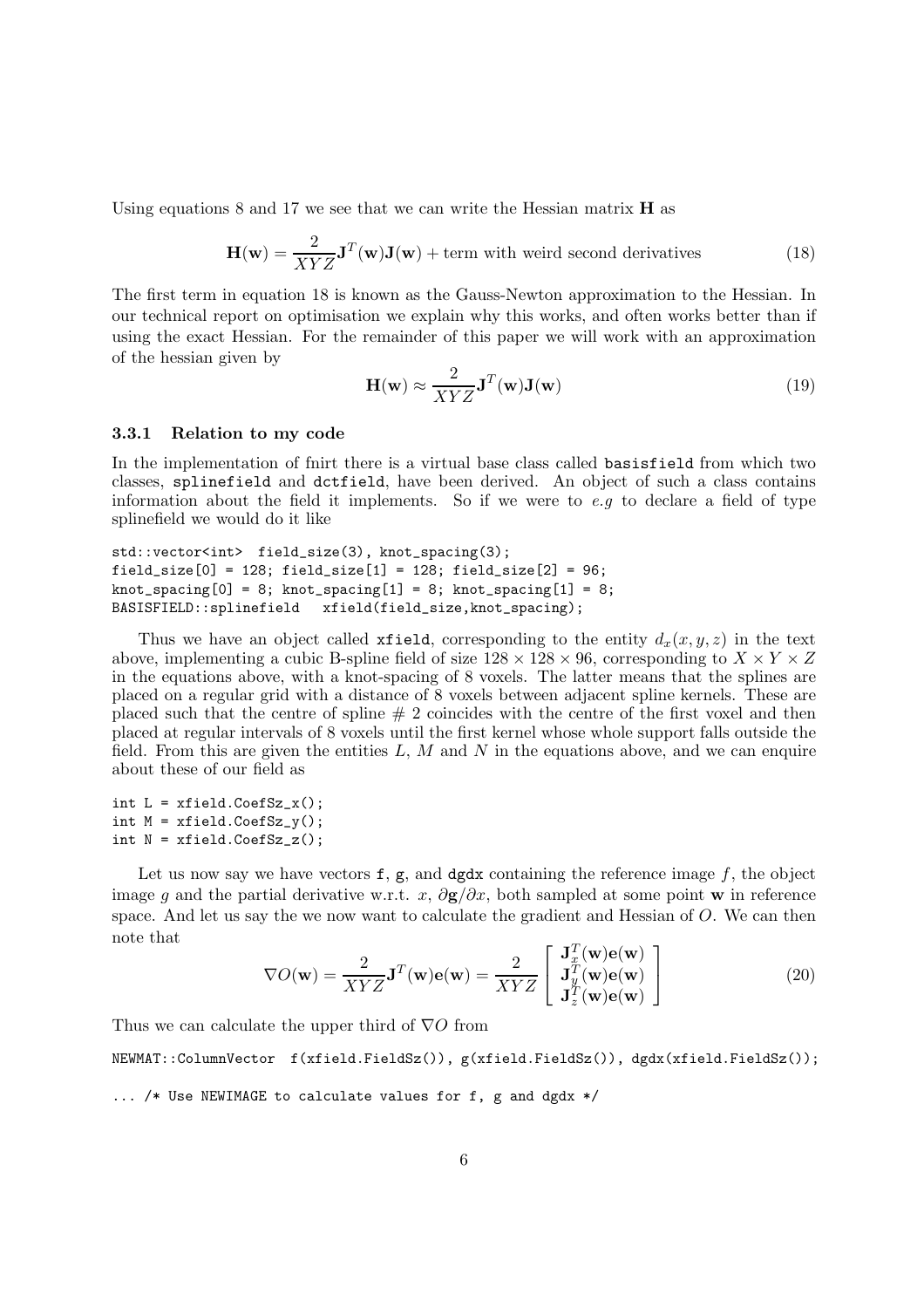```
NEWMAT::ColumnVector e = g-f;NEWMAT::ColumnVector nablaO(3*xfield.CoefSz());
nablaO.Rows(1,xfield.CoefSz()) = (2.0/\text{xfield.FieldSz})) * xfield.Jte(dgdx,e);
```
We want of course all of **nablaO** and we would get that from corresponding field objects for  $d_y(x, y, z)$  and  $d_z(x, y, z)$ 

```
NEWMAT::ColumnVector f(xfield.FieldSz());
NEWMAT::ColumnVector g(f), dgdx(f), dgdy(f), dgdz(f);
```
... /\* Use NEWIMAGE to calculate values for f, g, dgdx, dgdy and dgdz \*/

```
NEWMAT::ColumnVector e = g-f;
int cfsz = xfield.CoefSz();
NEWMAT::ColumnVector nablaO(3*cfsz);
nablaO.Rows(1,cfsz) = (2.0/xfield.FieldSz()) * xfield.Jte(dgdx,e);
nablaO.Rows(cfsz+1,2*cfsz) = (2.0/\text{yfield.Fieldsz})) * \text{yfield.Jte(dgdy,e)};
nablaO.Rows(2*cfsz+1,3*cfsz) = (2.0/zfield.FieldSz()) * zfield.Jte(dgdz,e);
```
In the code above we could actually make do with a single field, provided we want to model the x-, y- and z-displacement fields with the same resolution, which we assume we always want. The important thing in the example above is that the member function Jte gets called with different partial derivatives. However, in any actual case we will still need to represent the three displacement fields.

The next entity we would like to calculate is the (approximate) Hessian of O. Looking at equations 8 and 19 we see that it can be written as

$$
\mathbf{H}(\mathbf{w}) \approx \frac{2}{XYZ} \mathbf{J}^T(\mathbf{w}) \mathbf{J}^T(\mathbf{w}) = \frac{2}{XYZ} \begin{bmatrix} \mathbf{J}_x^T(\mathbf{w}) \mathbf{J}_x^T(\mathbf{w}) & \mathbf{J}_x^T(\mathbf{w}) \mathbf{J}_y^T(\mathbf{w}) & \mathbf{J}_x^T(\mathbf{w}) \mathbf{J}_z^T(\mathbf{w}) \\ \mathbf{J}_y^T(\mathbf{w}) \mathbf{J}_x^T(\mathbf{w}) & \mathbf{J}_y^T(\mathbf{w}) \mathbf{J}_y^T(\mathbf{w}) & \mathbf{J}_y^T(\mathbf{w}) \mathbf{J}_z^T(\mathbf{w}) \\ \mathbf{J}_z^T(\mathbf{w}) \mathbf{J}_x^T(\mathbf{w}) & \mathbf{J}_z^T(\mathbf{w}) \mathbf{J}_z^T(\mathbf{w}) & \mathbf{J}_z^T(\mathbf{w}) \mathbf{J}_z^T(\mathbf{w}) \end{bmatrix} \tag{21}
$$

Let us now look at how we would calculate two of the submatrices,  $\mathbf{J}_x^T(\mathbf{w})\mathbf{J}_x(\mathbf{w})$  and  $\mathbf{J}_x^T(\mathbf{w})\mathbf{J}_y(\mathbf{w})$ .

BASISFIELD::splinefield xfield(field\_size,knot\_spacing); NEWMAT:ColumnVector dgdx(xfield.CoefSz()), dgdy(xfield.CoefSz());

... /\* Use NEWIMAGE to calculate dgdx and dgdy \*/

```
boost::shared_ptr<MISCMATHS::BFMatrix> Hxx = xfield.JtJ(dgdx);
Hxx->MulMeByScalar(2.0/xfield.FieldSz());
boost::shared_ptr<MISCMATHS::BFMatrix> Hxy = xfield.JtJ(dgdy,dgdx);
Hxy->MulMeByScalar(2.0/xfield.FieldSz());
```
Please don't be confused by the declaration of Hxx and Hxy. It is basically a pointer to an object of type BFMatrix. The class BFMatrix in turn is a virual base class with two derived classes SparseBFMatrix and FullBFMatrix which implements interfaces to sparse and full matrices respectively.

The final thing that should be pointed out in this section is that it is very easy to write code that is independent of what basis-set we actually want to use. The following code would for example work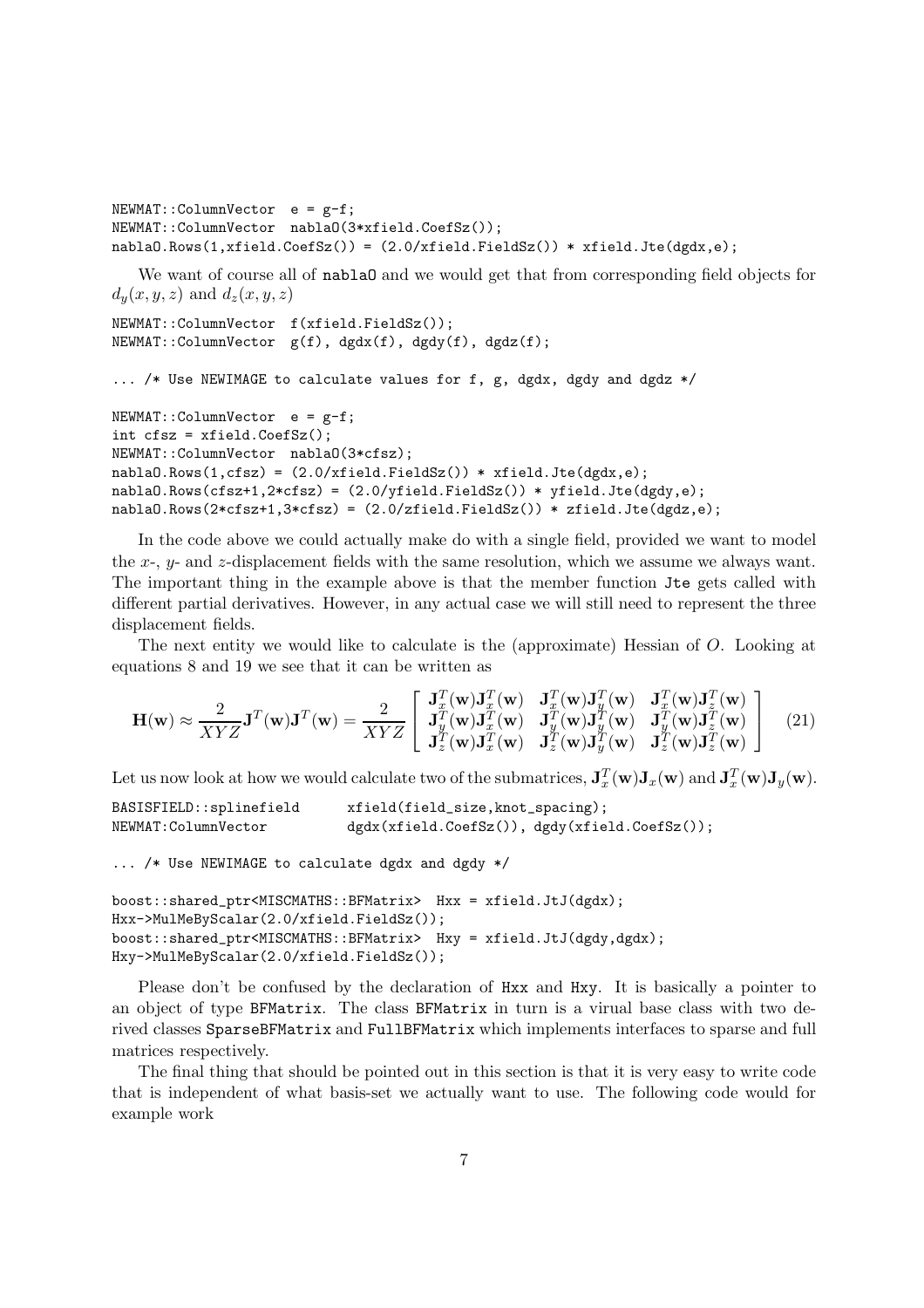```
boost::shared_ptr<basisfield> myfield;
if (I_1like_splines == true) {
 myfield = boost::shared_ptr<splinefield>(new splinefield(fsize,ksp));
}
else {
 myfield = boost::shared_ptr<dctfield>(new dctfield(fsize,order));
}
ColumnVector nablaO = myfield->Jte(dgdx,e);
nablaO &= myfield->Jte(dgdy,e);
nablaO &= myfield->Jte(dgdz,e);
nablaO *= 2.0/myfield.FieldSz();
boost::shared_ptr<BFMatrix> = myfield->JtJ(dgdx);
etc etc
```
So, you can see that after the initial creation of the field we can do all we need to do with it without actually having to know what type of field it is.

#### 3.4 Sum of squared differences cost-function with scaling

This is a tiny change compared to the "sum of squared differences" described above. But it is of interest because it is the first (most basic) actual cost-function implemented in fnirt, and as such will allow us further insights into the structure of the code. For the more general cases later on it is now useful to define the vector  $\theta$  as the concatenation of w, the parameters pertaining to the displacement field, and any other parameters we might want to introduce. These other parameters will typically be used to model variations/differences in intensity that does not pertain to structure and can hence be seen as confounds within the present problem. The very simplest form would be a scalar scaling factor that models global intensity differences between f and g. So, let us now define  $\theta$  as

$$
\boldsymbol{\theta} = \left[ \begin{array}{c} \mathbf{w} \\ \alpha \end{array} \right] \tag{22}
$$

and the cost-function as

$$
O(\theta) = \frac{1}{XYZ} \sum_{z=1}^{Z} \sum_{y=1}^{Y} \sum_{x=1}^{X} (g_{xyz}(\mathbf{w}) - \alpha f_{xyz})^2
$$
 (23)

or

$$
O(\boldsymbol{\theta}) = \frac{1}{XYZ} (\mathbf{g}(\mathbf{w}) - \alpha \mathbf{f})^T (\mathbf{g}(\mathbf{w}) - \alpha \mathbf{f})
$$
(24)

which yields the gradient

$$
\nabla O(\theta) = \frac{2}{XYZ} \left[ \begin{array}{c} \mathbf{J}^T(\mathbf{w})(\mathbf{g}(\mathbf{w}) - \alpha \mathbf{f}) \\ -\mathbf{f}^T(\mathbf{g}(\mathbf{w}) - \alpha \mathbf{f}) \end{array} \right] \tag{25}
$$

and the (approximate) Hessian

$$
\mathbf{H}(\boldsymbol{\theta}) = \frac{2}{XYZ} \begin{bmatrix} \mathbf{J}^T(\mathbf{w})\mathbf{J}(\mathbf{w}) & -\mathbf{J}^T(\mathbf{w})\mathbf{f} \\ -\mathbf{f}^T\mathbf{J}(\mathbf{w}) & \mathbf{f}^T\mathbf{f}^T \end{bmatrix}
$$
(26)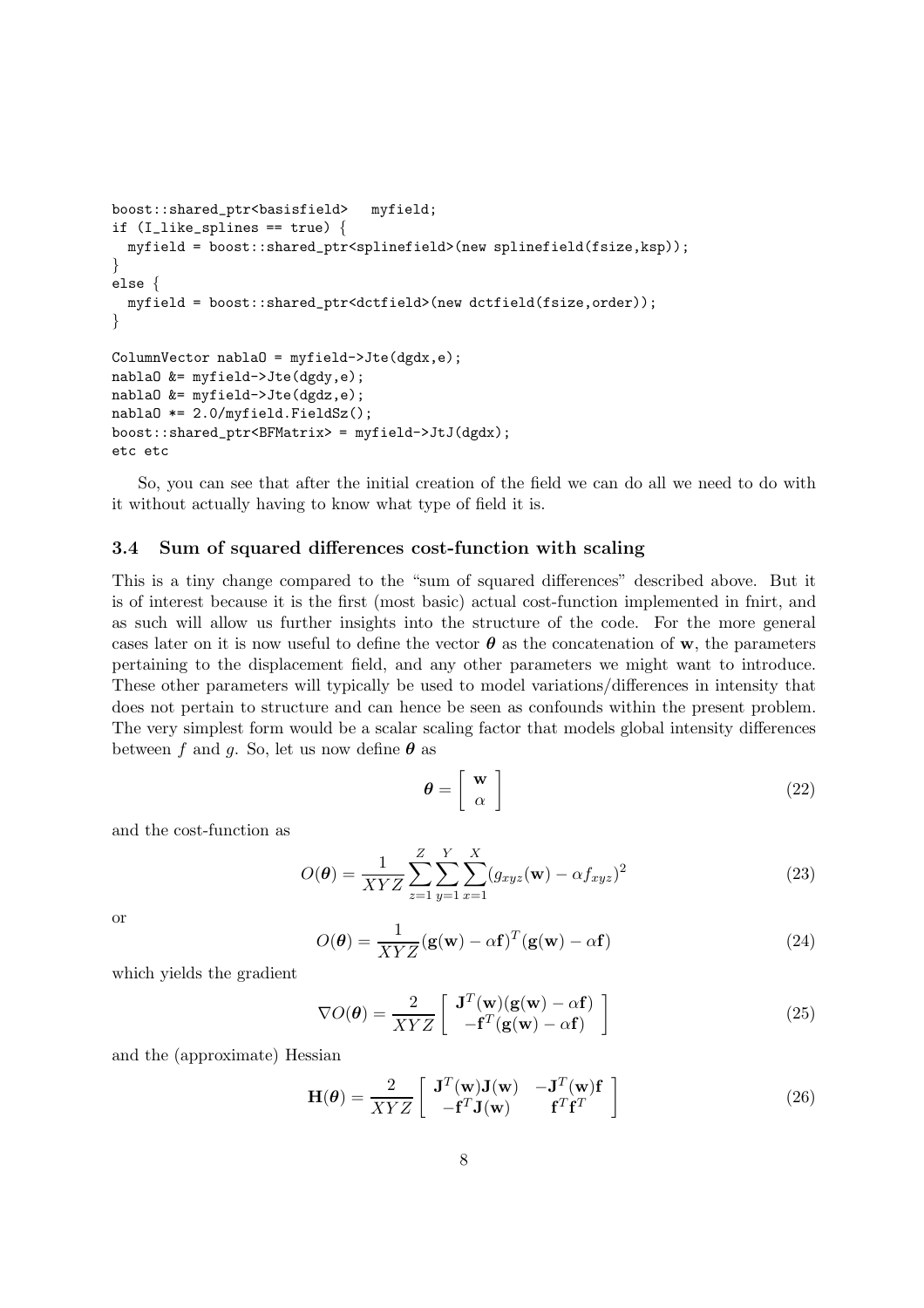#### 3.4.1 So, how do we calculate that using the basisfield class?

The upper left block is identical to before, so we have already seen how to calculate that. It can further be seen that the block consisting of  $-J<sup>T</sup>(w)f$  is of the same general form as the upper portion of the gradient, only with the vector  $(g(w) - \alpha f)$  replaced by f.

```
splinefield xfield(fsize,ksp), yfield(fsize,ksp), ...
ColumnVector f, g, e, dgdx, dgdy, dgdz;
.../* Calculate g, e, dgdx etc */
ColumnVector nablaO = xfield.Jte(dgdx,e) & xfield.Jte(dgdy,e) & xfield.Jte(dgdz,e);
nablaO &= DotProduct(f,e);
nabla0 *= (2.0/xfield.Fieldsz());
boost::shared_ptr<BFMatrix> JtJ;
.../* Calculate the 9 components of JtJ, and put them together */
ColumnVector toprightbit = xfield.Jte(dgdx,f) & xfield.Jte(dgdy,f) & xfield.Jte(dgdz,f);
boost::shared_ptr<BFMatrix> H = JtJ;
H->HorConcatToMyRight( -toprightbit)
ColumnVector bottomrow = ( -toprightbit.t()) | DotProduct(f, f);
H->VerConcatBelowMe(bottomrow);
H->MulMeBySCalar(2.0/xfield.FieldSz());
```

```
/* Gradient and Hessian now ready to use */
```
As tempting as it might seem to try this out straight away, we should mention that there is yet another layer of abstraction though.

### 3.4.2 The cost-function class and the nonlinear toolbox

As part of implementing a toolbox for nonlinear optimisation we defined a cost-function class with the very simple interface

```
class NonlinCF
{
public:
  /* Constructors, destructor and all that malarky */
  virtual double cf(ColumnVector& p) const = 0;
  virtual ColumnVector grad(ColumnVector& p) const;
  virtual boost::shared_ptr<BFMatrix> hess(ColumnVector& p) const;
private:
  /* Stuff */
};
```
It can be seen that the member function cf is pure virtual, which means that NonlinCF is a virtual base class. Its purpose is to provide a consistent interface for obtaining the cost-function,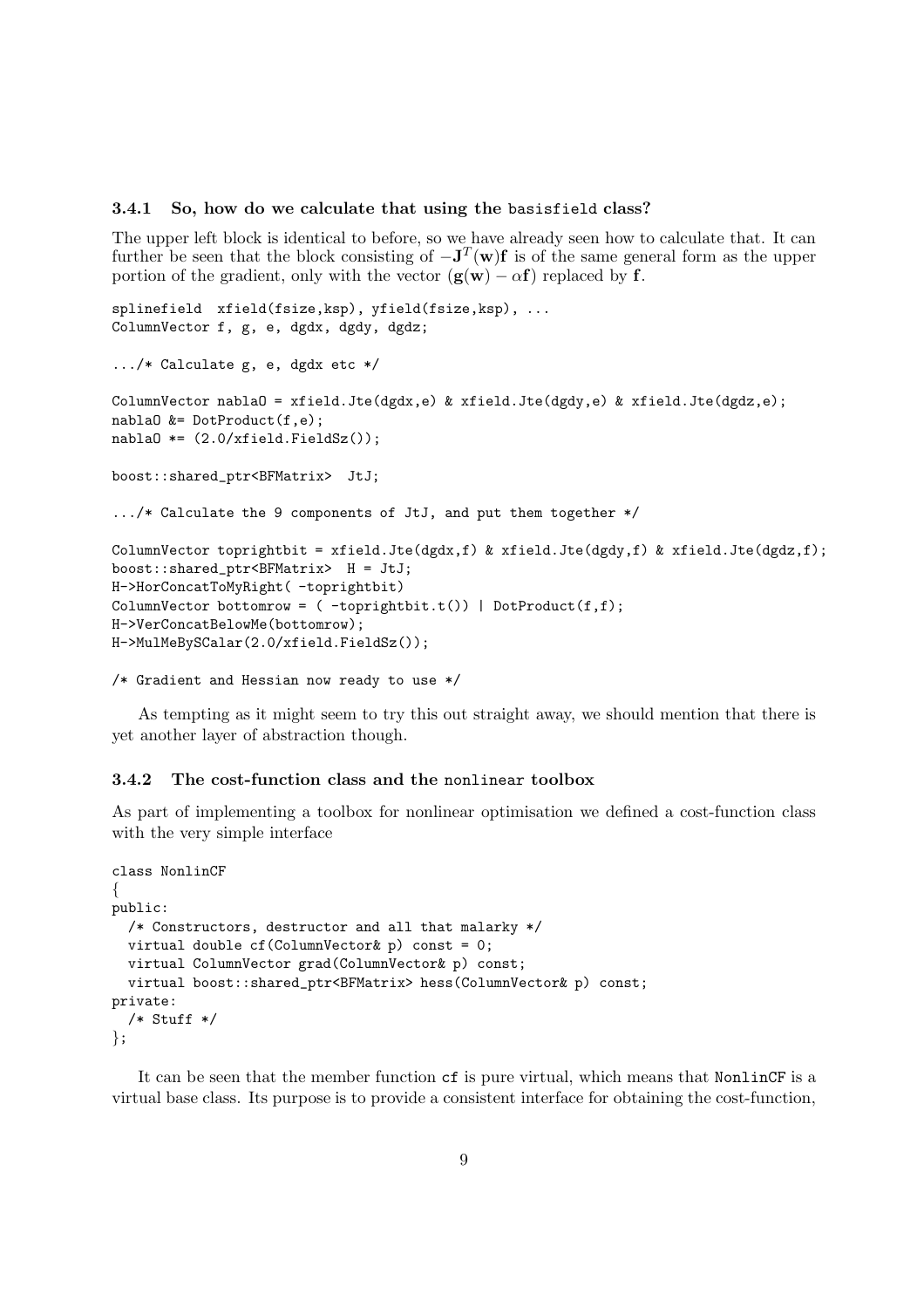its gradient and Hessian. The parameter p corresponds to  $\theta$  in the paragraph above and e.g a call like mygrad = cf.grad(p) is literally identical to  $\nabla O(\mathbf{theta})$ .

Being a virtual base class there will never be any instances of NonlinCF but rather of classes derived from it. To make it really concrete let us imagine we want to fit a mono-exponential function to some data under the assumption that errors are normal distributed. So, our model is given by

$$
y_i = \theta_1 e^{-\theta_2 x_i} + e_i, \quad e_i \sim N(0, \sigma^2)
$$
\n(27)

where we are interested in finding  $\boldsymbol{\theta} = [\theta_1 \ \theta_2]^T$ . We do so by defining a cost-function which is the sum of squared errors between the model predictions and the observed data. To accomplish this we create class which we may call OneExpCF, and which down to its bare bones might look something like

```
class OneExpCF: public NonlinCF
{
public:
 OneExpCF(const ColumnVector& px, const ColumnVector& py) : x(px), y(py) {
    /* Should do some error checking here */
  }
  ~OneExpCF() ;
 virtual double cf(const ColumnVector& p) const;
private:
 ColumnVector x; // Independent data (times) goes here
 ColumnVector y; // "Measured" data goes here
};
double OneExpCF::cf(const ColumnVector& p) const
{
 double cfv = 0.0;
 for (int i=1; i \le x.Nrows(); i++) {
   double err = y(i) - p(1) * exp(-p(2) * x(i));cfv += err*err;
  }
 return(cfv);
}
```
As you see we have now added "space" for the data in the class, and defined the member function cf. We are a little lazy so we don't override neither grad or hess. This is OK since the base class NonlinCF defines these using numerical differentiation based on the cf function that we have just defined. To use this we will further need to create an instance of the class NonlinParam which is a glorified struct that contains information about what algorithm we want to use for the minimisation, convergence critera etc. So, all the code we need to write is

```
ColumnVector x, y;
.../* Get x and y from a file, the user or something. */
OneExpCF mycf(x,y);
NonlinParam mypar(2, NL_LM); // 2 -> We have two parameters
                              // NL_LM -> Use Levenberg-Marquardt
```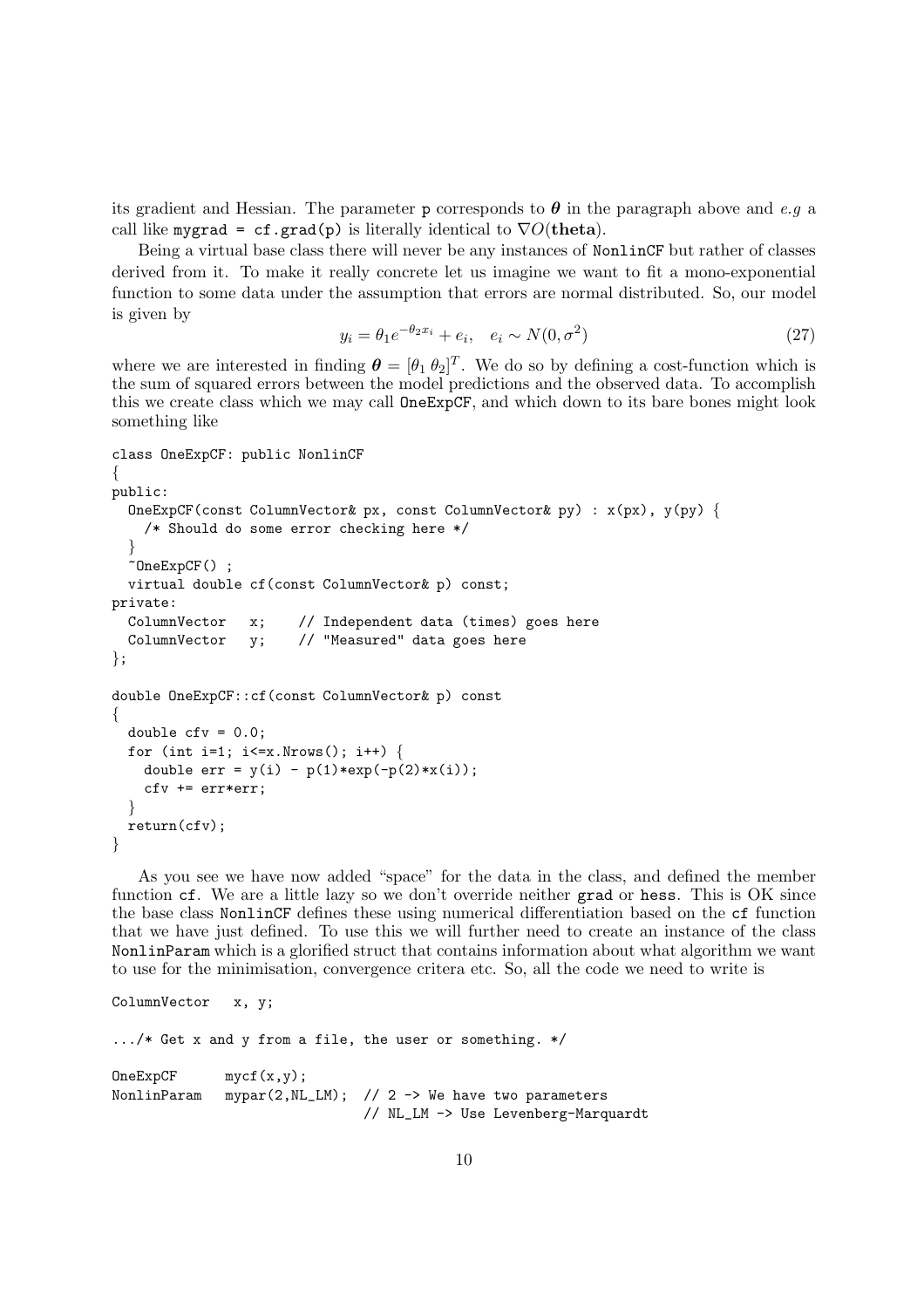```
NonlinOut status = nonlin(mypar,mycf);
if (status != NL_MAXITER) {
  cout % << ''Found values theta1 = '' << (mypar.Par())[0]% << '', theta2 = '' << (mypar.Par()[1] << ''', found in ''
      % << par. NIter() << '' iterations'';
}
else {
 mypar.SetGaussNewtonType(LM_L) // Maybe pure Levenberg is better
 mypar.Reset();
  status = nonlin(mypar,mycf);
  if (status != NL_MAXITER) {
    cout % << ''Found values theta1 = '' << (mypar.Par())[0]% << '', theta2 = '' << (mypar.Par()[1] << ''', found in ''
         % << par. NIter() << '' iterations'';
  }
  else {
   cout % << ''Maximum # of iterations exceeded'';
}
```
As can be deduced from the above nonlin is a global function that takes as parameters a NonlinPar and a NonlinCF (or any class derived from NonlinCF) object and finds a set of parameters that minimise the value of the cost-function. There is a rich set of parameters that can be set for objects of type NonlinParam that should be sufficient to ensure convergence for most types of models and data.

### 3.4.3 The fnirt CF class

The fnirt CF class is intended as a base-class from which to derive cost-function classes for use in fnirt (or fnirt-like applications). It is derived from NonlinCF, but contrary to what its name implies it doesn't actually implement any cost-function as such. Its purpose is instead to implement functionality that transcends any particular cost-function. It does so through a set of protected member functions (*i.e.* functions that are only available from within subclasses of fnirt CF). It may all seem a little esoteric so let us dive straight into an example

```
class fnirt_CF : public NonlinCF
\left\{ \right.public:
 fnirt_CF(const volume<float>& ref, // Reference image
          const volume<float>& obj, // Object image
          Matrix& M, \frac{M}{I} M, \frac{M}{I} Affine matrix
          vector<shared_ptr<br/>basisfield>>dirad); // x-, y- and z-fields
\ldots/* Stuff */
 virtual void SetRefMask(const volume<char>& refm); // Set a mask in ref-space
 virtual void SetObjMask(const volume<char>& objm); // Set a mask in object-space
```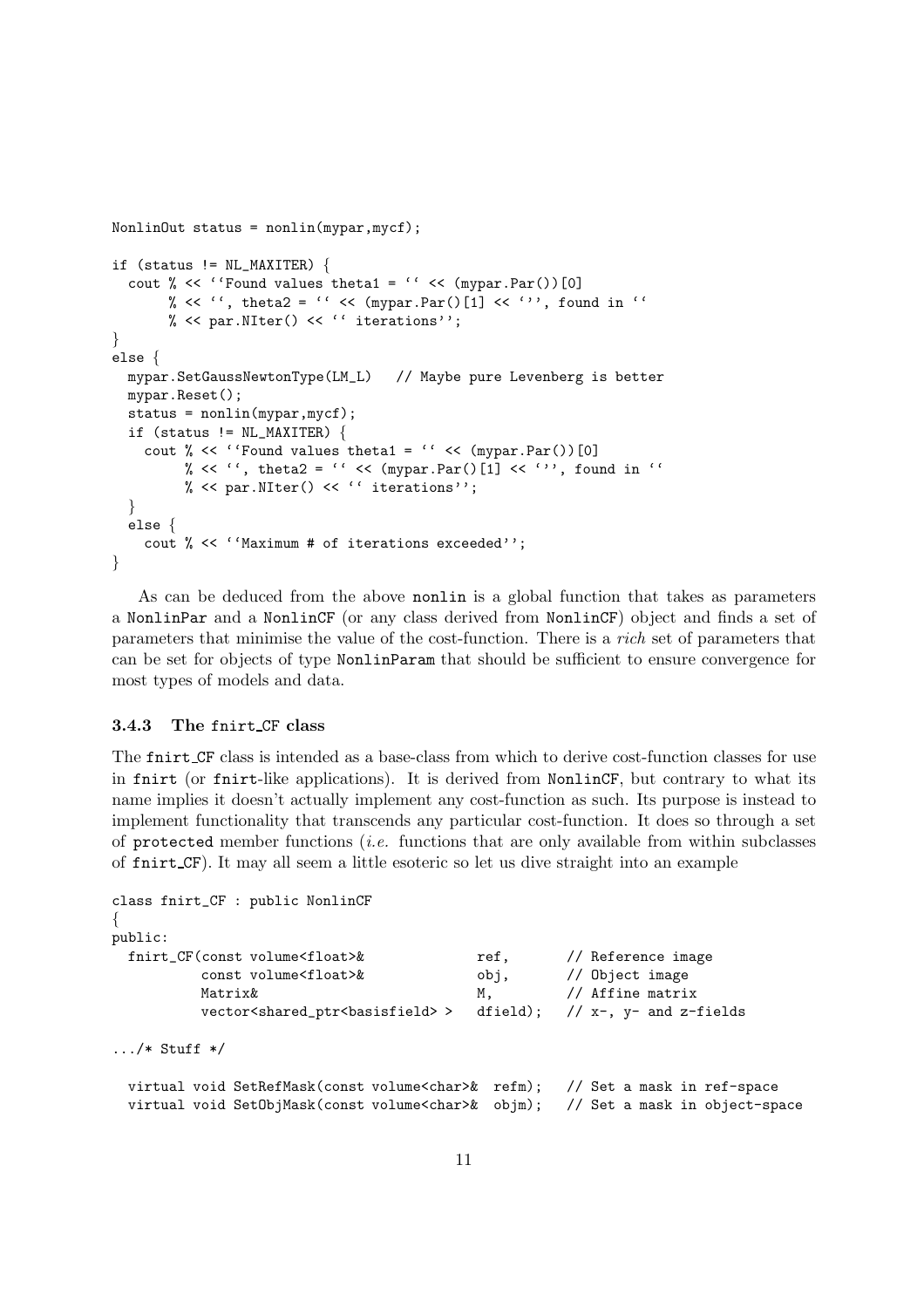```
.../* More stuff */
protected:
 virtual void SetDefFieldParams(const ColumnVector& p); // Set field coefficients
 virtual const voulme<char>& Mask() const; // Get mask
 virtual const volume<float>& Robj() const; // Get warped object image (g)
 virtual const volume4D<float> RobjDeriv() const; // Get dgdx, dgdy and dgdz
 virtual const volume<float> Ref() const; \frac{1}{10} Get ref (f)
.../* Even more stuff */
};
```
To see why this might all be useful let us look at a class derived from fnirt CF that implements the "sum of squared differences with scaling" cost-function described above.

```
class SSD_fnirt_CF: public fnirt_CF
{
public
 SSD_fnirt_CF(/* Super-set of parameters for fnirt_CF constructor */)
  : fnirt_CF(/* Sub-set of all parameters)
 \{/* Stuff */\}\ldots/* Stuff */
 virtual double cf(const ColumnVector& p) const;
.../* More stuff */
\};
/* Bare bones version of cf .*/
double SSD_fnirt_CF::cf(const ColumnVector& p) const
{
 SetDefFieldParams(p.Rows(1,3*DefCoefSz())); // Make fields reflect p
 double sf = p(3*DefCoefSz() + 1); // Last element is scale-factor
 const NEWIMAGE::volume<float>& ref = Ref(); // Reference image
  const NEWIMAGE::volume<float>& obj = Robj(); // Object image warped according to p
  const NEWIMAGE::volume<char>& mask = Mask(); // Total mask in reference space
 double ssd = 0.0;
 int n = 0;
 for (int k=0; k<sup>R</sup>efSz_z(); k++) {
   for (int j=0; j<Refsz_y(); j++) {
     for (int i=0; i<RefSz_x(); i++) {
       if (maxk(i,j,k)) \{n++; ssd += SQR(obj(i,j,k)-sf*ref(i,j,k));\}}
   }
  }
  ssd /= double(n); // Mean SSD
```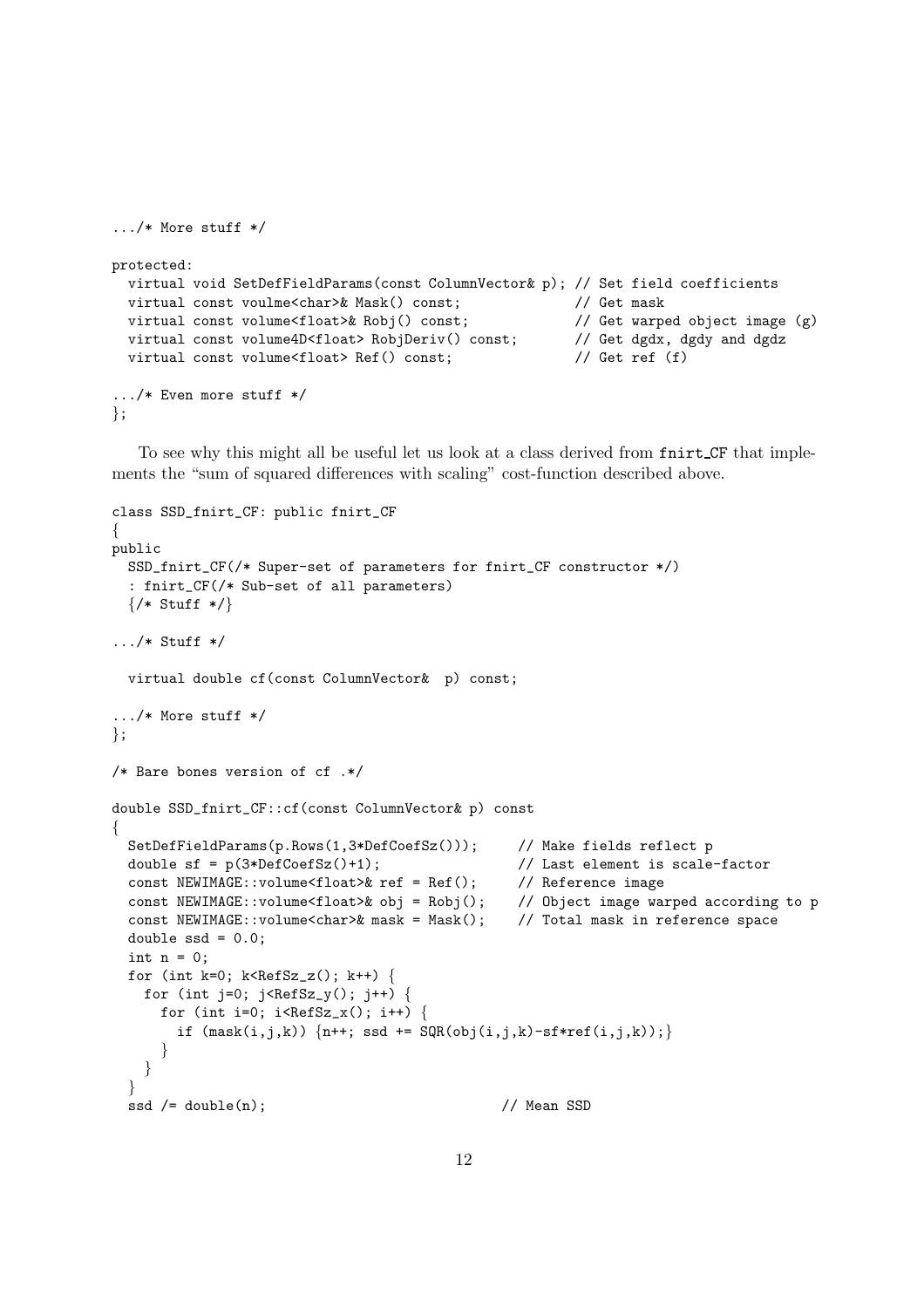```
return(ssd);
}
```
and SSD finitum CF may be used in an applictaion like  $e.g.$  finitum

```
volume<float> ref, obj; // Reference and Object image
volume<char> objm; // Used to mask away that nasty tumor in obj
Matrix M; \frac{1}{2} // Affine matrix from fnirt
.../* Read images, mask and affine matrix. */
vector<int> ksp(3,8); // 8 voxels knot-spacing
vector<int> isz(3); // Size of field/ref
isz[0] = ref.xsize(); isz[1] = ref.ysize(); isz[2] = ref.zsize();vector<shared_ptr<br/>basisfield>> dfield(3); // field
for (int i=0; i<3; i++) {
 dfield[i] = shared_ptr<splinefield>(new splinefield(isz,ksp));
}
SSD_fnirt_CF mycf(ref,obj,M,dfield);
mycf.SetObjMask(objm);
NonlinPar mypar(mycf.NPar(),NL_LM); // Levenberg-Marquardt often a good choice
if ((NonlinOut status = nonlin(mypar,mycf)) == NL_MAXITER)cout % << "Rats!" << endl;
}
```
So, making ones cost-function a subclass of fnirt CF makes it relatively easy to implement the cost-function. The functionality inherited from NonlinCF makes it easy to perform the actual minimisation and the functionality from fnirt CF facilitates implementing the actual cost-function (and its derivative and Hessian). So in the example above we used a mask in object space because we didn't want the warping to be confused by some ghastly growth that happens to be in poor  $\delta$ . Because the mask is in the space of the image we attempt to warp it means that it will have to be warped along with obj in each iteration. This is facilitated by fnirt CF offering a public interface . SetObjMask(mask) that allows us to specify the mask and the protected function .Mask() that returns a mask that is the intersection of all the masks (in object and/or reference space) that has been set by the user transformed into reference space.

This is just one example of how the functionality in functional field may facilitate the implementation of new cost-functions.

### 3.5 Regularisation of the field

The chosen model for non-linear registration offers considerable freedom in terms of different constellations of warps. It is frequently the case that a large set of different warps (as parametrised by different instances of w) yields similar values for the cost-function, and in these cases we need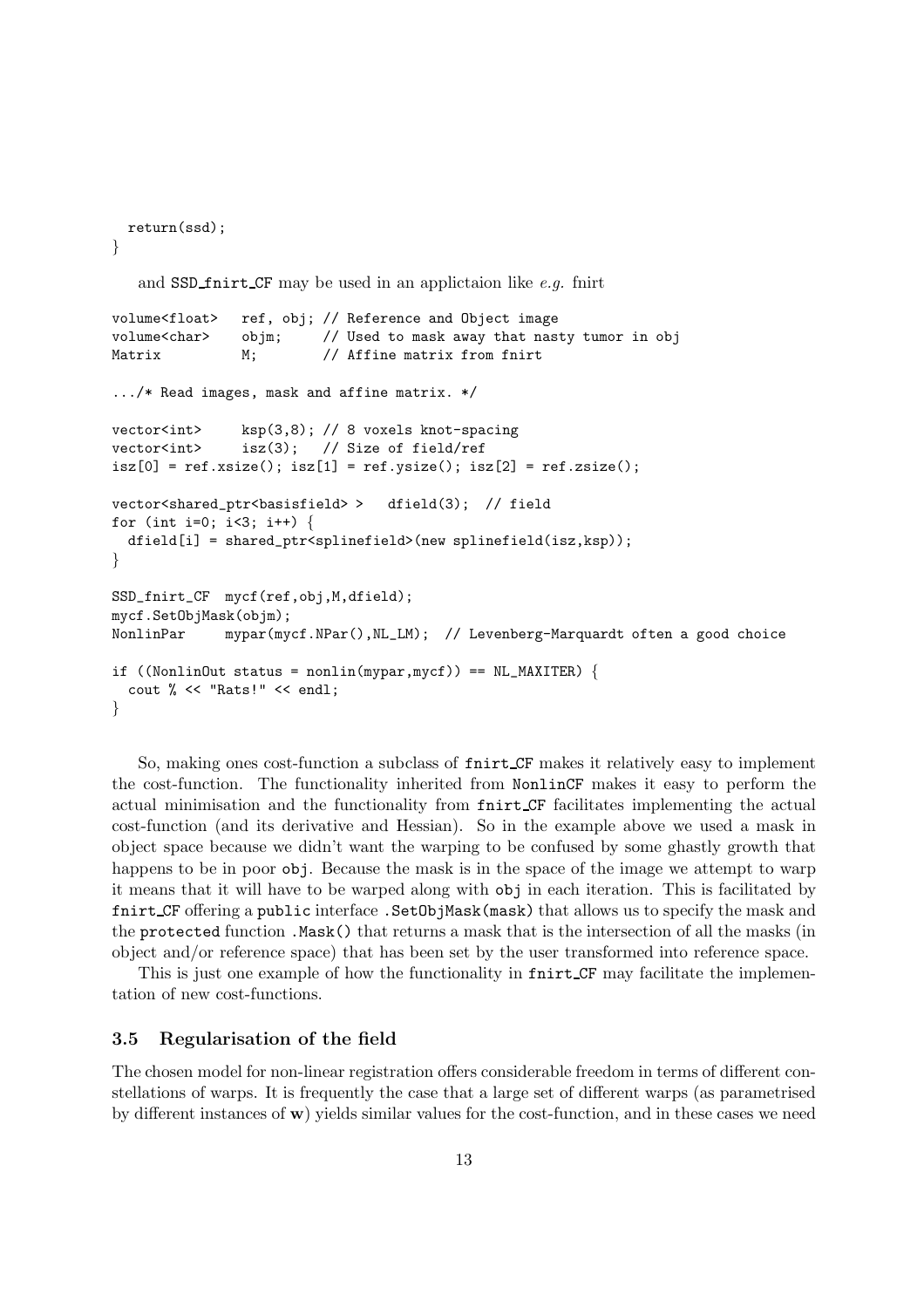some way to decide between them. Furthermore, representing the field as a linear combination of basis-fuctions ensures that it is smooth and continous but does not not guarantee that it is "one-to-one" and "onto".

The term "one-to-one" means that no two points in the original space x can map onto the same point in the warped space  $x'$ , a condition which is indicated by the Jacobian determinant of the  $[x y z] \rightarrow [x' y' z']$  transformation becoming zero or negative at one or more grid points. The significance of "onto" is that each point in the transformed space  $x'$  should have a mapping onto some point in the original space  $x$ , *i.e.* there must not be any points in the transformed space that "cannot be reached". The "onto" requirement is not really meaningful (*i.e.* we can never hope to enforce it) for a discretely sampled function, but the "one-to-one" condition is widely thought to be important if we are to consider a transform/field as reasonable.

As alluded to above the "one-to-one" requirement is not guaranteed, or even helped, by representing the field by some basis-set. All that guarantees is that when the Jacobian goes negative it does so gradually (over space). A common solution to these problems is to use some form of "regularisation" on the field. This is simply some differentiable function of the field, or the parameters of the field, whose value indicates how "likely" we consider that field to be. It is quite common to use some mechanical analogy such that in the choice between two fields we will consider e.g. that with a smaller membrane energy to be the more likely. The mechanical analogy results in the same set of equations as one obtains from considering the sum-of-squared differences cost-function as a likelihood (assuming normal distributed errors) and postulating a multinormal prior on the coefficients of the field. There are forms for the variance-covariance matrix of the prior that corresponds to  $e.g.$  membrane energy and bending energy.

At present the membrane energy is used for regularisation. Given the definition in equation 1 the membrane energy is defined as

$$
E_m = \lambda \sum_{i=1}^{XYZ} \sum_{j=1}^{3} \sum_{k=1}^{3} \left( \left[ \frac{\partial d_j}{\partial x_k} \right]_i \right)^2 \tag{28}
$$

where the *i* subscript denotes the *i*th voxel and where  $\lambda$  is a material dependent constant. If we define a vector  $\mathbf{B}_{lnm}^{(i)}$  as a vector containing an "unravelled" version of the lmnth basisfunction having been differentiated in the *i*th direction (*cf* equation 6), the matrix  $\mathbf{B}^{(i)}$  as the concatenation of the LMN basis-functions (cf equation 7) and the vector  $\mathbf{w}_x$  containing the coefficients pertaining to the x-component  $(d_x(x, y, z))$  of the field then the membrane energy for the x-component can be expressed as

$$
\mathbf{w}_x^T \mathbf{S}^{(\mathbf{x})} \mathbf{w}_x = \mathbf{w}_x^T \left( \mathbf{B}^{(\mathbf{x})T} \mathbf{B}^{(\mathbf{x})} + \mathbf{B}^{(\mathbf{y})T} \mathbf{B}^{(\mathbf{y})} + \mathbf{B}^{(\mathbf{z})T} \mathbf{B}^{(\mathbf{z})} \right) \mathbf{w}_x = \sum_{i=1}^{XYZ} \sum_{k=1}^3 \left( \left[ \frac{\partial d_x}{\partial x_k} \right]_i \right)^2 \tag{29}
$$

and the total membrane energy as

$$
E_m(\mathbf{w}) = \mathbf{w}^T \mathbf{S} \mathbf{w} = \begin{bmatrix} \mathbf{w}_x^T & \mathbf{w}_y^T & \mathbf{w}_z^T \end{bmatrix} \begin{bmatrix} \mathbf{S}^{(x)} & \mathbf{0} & \mathbf{0} \\ \mathbf{0} & \mathbf{S}^{(y)} & \mathbf{0} \\ \mathbf{0} & \mathbf{0} & \mathbf{S}^{(z)} \end{bmatrix} \begin{bmatrix} \mathbf{w}_x \\ \mathbf{w}_y \\ \mathbf{w}_z \end{bmatrix}
$$
(30)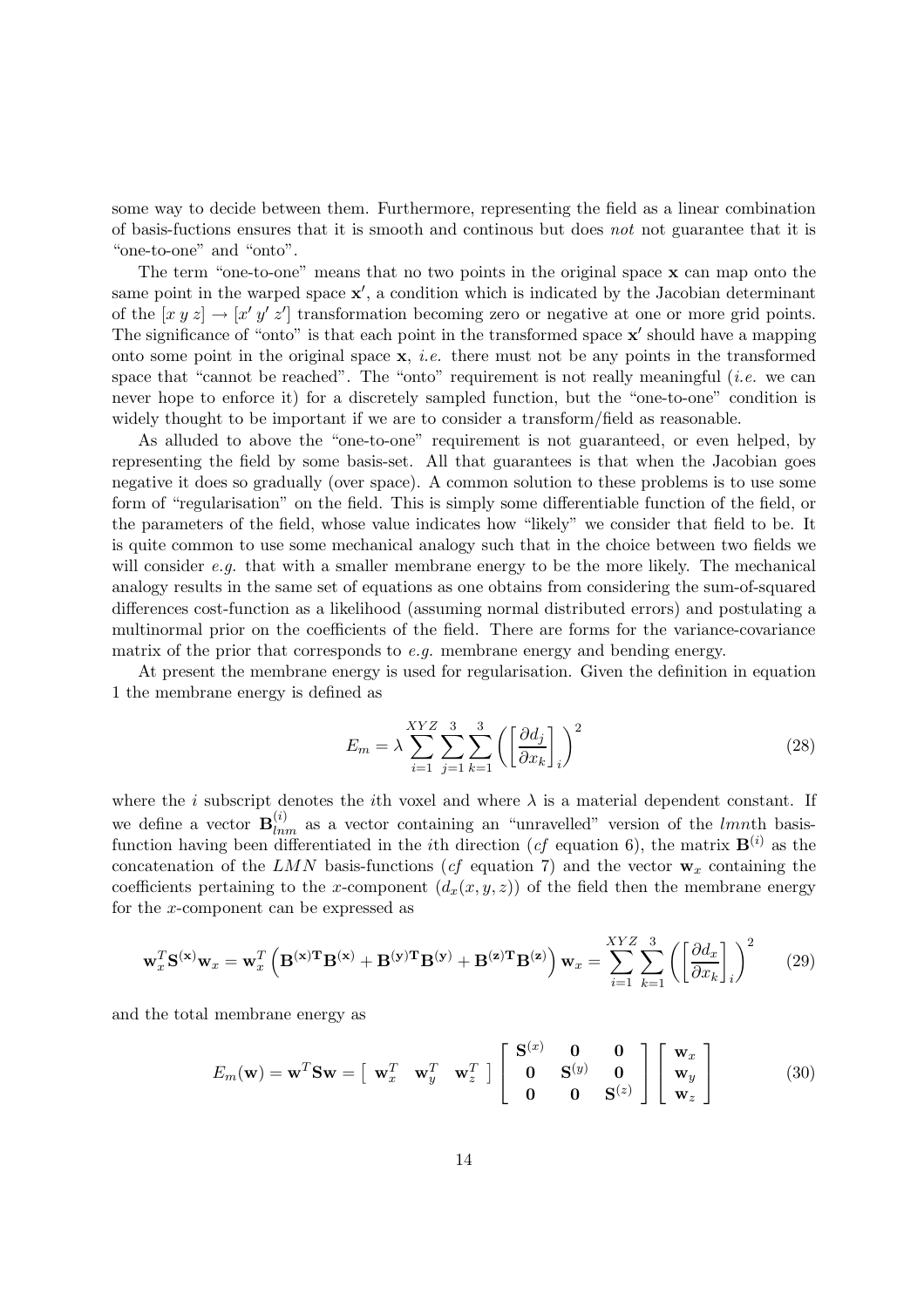Consequently the gradient and the Hessian of  $E_m(\mathbf{w})$  are

$$
\nabla E_m = \mathbf{Sw} \tag{31}
$$

and

$$
\mathbf{H}_{E_m} = \mathbf{S} \tag{32}
$$

Hence the cost-function including regularisation, its derivatives and Hessian are

$$
O(\boldsymbol{\theta}) = \frac{1}{XYZ}(g(\mathbf{w}) - \alpha f)^T(g(\mathbf{w}) - \alpha f) + \lambda \mathbf{w}^T \mathbf{S} \mathbf{w}
$$
\n(33)

,

$$
\nabla O(\boldsymbol{\theta}) = \frac{2}{XYZ} \left[ \begin{array}{c} \mathbf{J}^T(\mathbf{w})(\mathbf{g}(\mathbf{w}) - \alpha \mathbf{f}) \\ -\mathbf{f}^T(\mathbf{g}(\mathbf{w}) - \alpha \mathbf{f}) \end{array} \right] + \lambda \left[ \begin{array}{c} \mathbf{S}\mathbf{w} \\ 0 \end{array} \right] \tag{34}
$$

and

$$
\mathbf{H}(\boldsymbol{\theta}) = \frac{2}{XYZ} \begin{bmatrix} \mathbf{J}^T(\mathbf{w})\mathbf{J}(\mathbf{w}) & -\mathbf{J}^T(\mathbf{w})\mathbf{f} \\ -\mathbf{f}^T\mathbf{J}(\mathbf{w}) & \mathbf{f}^T\mathbf{f}^T \end{bmatrix} + \lambda \begin{bmatrix} \mathbf{S} & \mathbf{0} \\ \mathbf{0}^T & 0 \end{bmatrix}
$$
(35)

where  $\lambda$  can be seen as an arbitrary weighting of the regularisation versus the sum-of-squared differences, or between the likelihood and the prior if one prefers that perspective.

#### 3.5.1 Implementation in the basisfield class

The contribution of the membrane energy is a function only of the field, or rather the parameters defining the field, and can hence be calculated and returned by the basisfield class. Let us for example say that we have declared and defined a splinefield like

NEWMAT::ColumnVector  $w = ...;$  // Whichever way we get them BASISFIELD::splinefield xfield(size,knot\_spacing); xfield.SetCoef(w);

we can then obtain the mebrane energy and its gradient and hessian at this point in parameter space as

```
double membrane_energy = xfield.MemEnergy();
NEWMAT::ColumnVector gradient = xfield.MemEnergyGrad();
boost::shared_ptr<MISCMATHS::BFMatrix> hessian = MemEnergyHess();
```
#### 3.5.2 What is going on with that BFMatrix class?

The Hessian **H** will rapidly become very large and costly to store and calculate (more about the latter below). A reasonable "bread-and-butter" resolution may be, in the case of using a spline-basis, a  $4 \times 4 \times 4$  voxel knot-spacing over the  $91 \times 109 \times 91$  matrix of the MNI template. This would result in  $25 \times 30 \times 25$  splines requiring 18750 parameters for each of the x-, y- and z-displacement fields. This means that **H** is a  $56251 \times 56251$  matrix, requiring on the order of 25GB to store and represent it, something which is beyond most computers today. This is the reason why for example the DCT-based registration in SPM is limited to a resolution of roughly 20mm (or 10 voxels) isotropically. The spline basis set has a great advantage here in that the Hessian is sparse, meaning that a large proportion of the entries are zero. And that proportion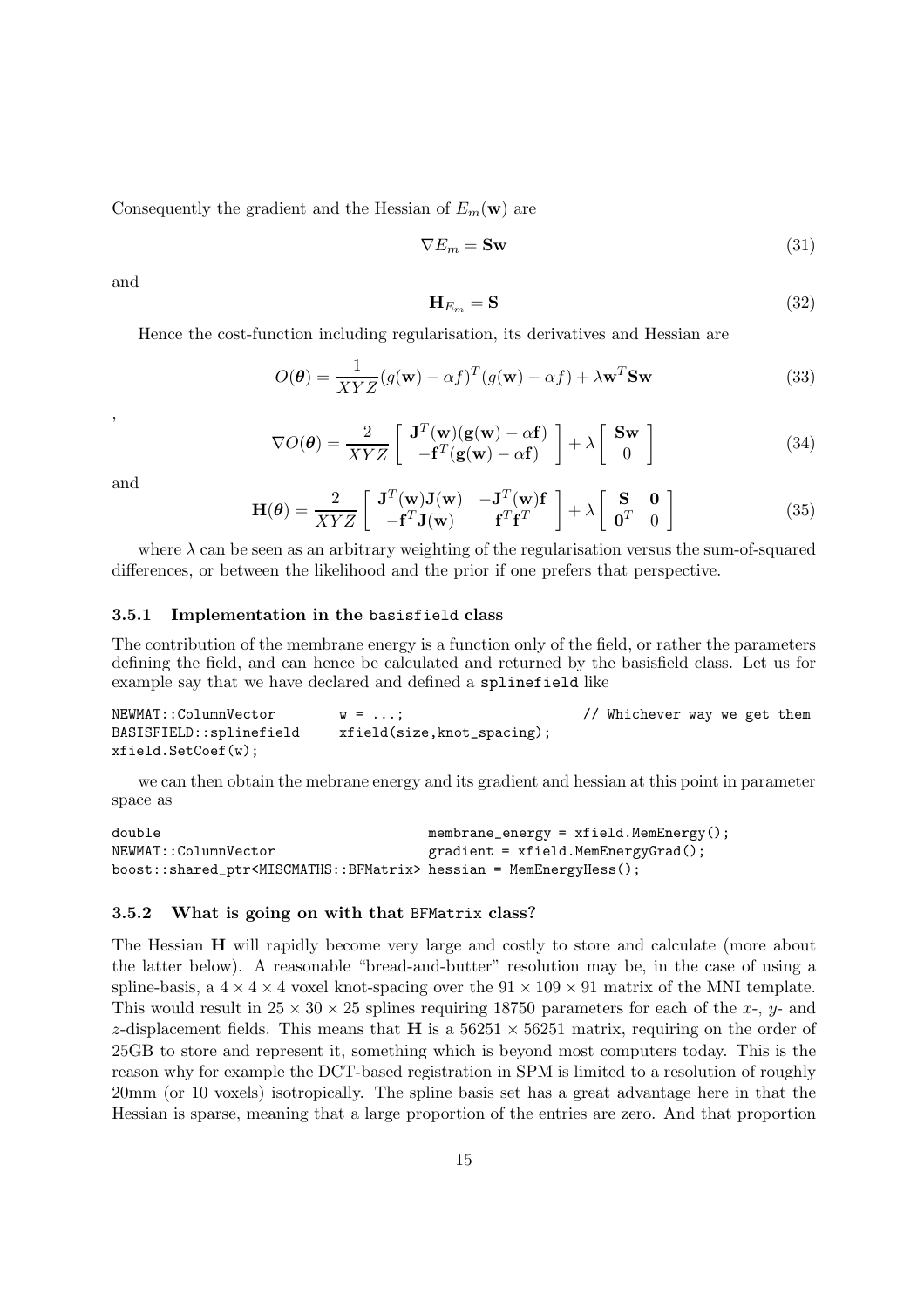increases with increased resolution of the warps. No row or column of the Hessian contains more than 343 ( $7 \times 7 \times 7$ ) non-zero elements, and many contain fewer. It is therefore crucial that we have an efficient storage format for the Hessian (or for sparse matrices in general) if we are to reap the full benefits of the spline basis-set. At the same time we do not wish to represent all Hessian matrices as sparse matrices  $(e,q)$ , the full Hessian matrices from the DCT basis set) since that will typically increase storage needs by more than 50% and incurr an execution time penalty when the matrix is indeed full.

This is the reason why our basisfield classes, and also the classes derived from NonlinCF, return an object of type BFMatrix. This is a virtual wrapper-class with two derived classes FullBFMatrix and SparseBFMatrix which has an API that is sufficient for the needs of the different sub-classes of NonlinCF. This is a way to obtain the required polymorphism given the restriction that the matrix-class we commonly use, Newmat, do not have a sparse representation nor has it been designed such that it would be easy to sub-class a sparse-matrix class from it.

Why do we then bother to include the DCT basis-set in the first place? When performing low-resolution ( 20mm warp resolution or poorer) non-linear warping the full Hessian for the DCT set is feasible to represent and *very* efficient to calculate. This has to do with the properties of the basis and slightly simplified it can be though of as an FFT for Hessian calulation. In contrast the Hessian for the spline set is not very sparse at that resolution, and each element is quite costly to calculate because of the large overlap (in units of voxels) of neighbouring splines. The DCT-set will therefore yield similar results as the spline-set for an order of magnitude shorter execution time.

The advantage of the spline-set becomes obvious when going to medium-resolution registration ( 10mm warp resolution), when it is no longer possible to represent the full Hessian for the DCT-set. Even if it was possible to represent it the Hessian contains 64 times more elements, each element taking as long to compute as for the low-resolution case. For the spline set the number of elements grow much more slowly with increasing reolution since sparsity also increases with resolution. In addition the cost of calculating each element decreases since the overlap between neighbouring splines decreases. In fact there is but limited difference in the time it takes to calculate the  $5616 \times 5616$  Hessian for a knot-spacing of 20mm and the  $31752 \times 31752$ Hessian for a 10mm knot-spacing.

#### 3.6 Approximations for speed

When using Gauss-Newton style optimisation (Levenberg or Levenberg-Marquardt) the costliest operations are the calculation and inversion of H. The example in the preceeding section shows that a  $56251 \times 56251$  Hessian is in no way unreasonable, and will take a little while both to compute and invert. For this reason the .JtJ() routines of the derived classes of basisfield are the real bottle necks, and efforts at optimisation should focus on these.

If we look at e.g. equation 19 we see that **H** is a function of **w** and will thus need to be recalculated at each iteration. If we further look at equations 7 and 8 we see that that dependence comes from caculating  $\partial \mathbf{g}/\partial x$  (and y and z) at the point w in the parameter space. What then do we think  $\partial g/\partial x$  would look like when we are reasonable close to convergence? I think it would look very similar to  $\partial f/\partial x$ , and that doesn't depend on w. So one trick, that has been played successfully in e.g. SPM, is to calculate H once and for all using  $\partial f/\partial x$ . The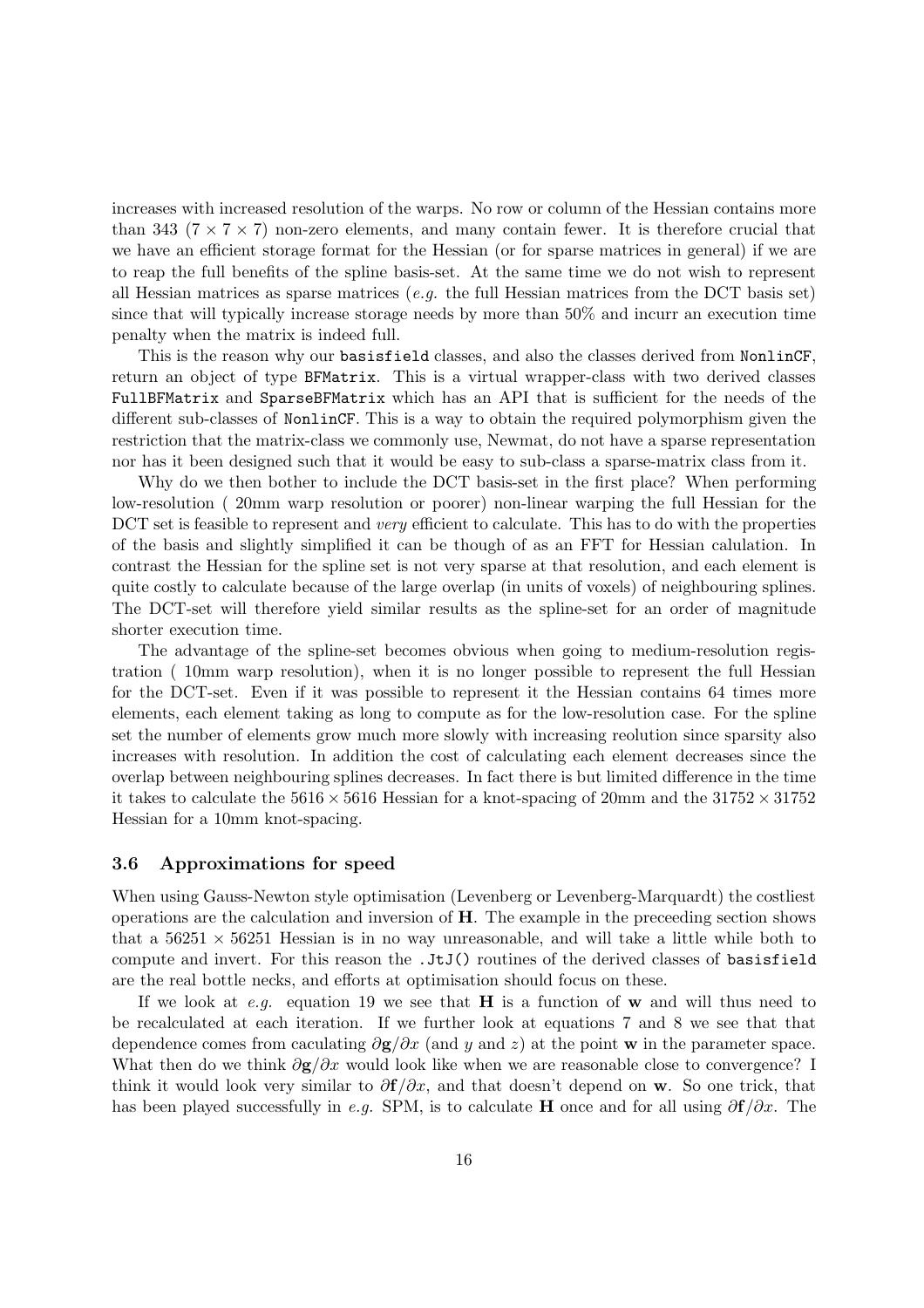approximation is of course worse for the first few iterations when g and f are still quite dissimilar. However, at that stage the second order Taylor expansion that underlies Gauss-Newton style minimisation is likely to be a poor approximation anyway. It should also be noted that getting H "wrong" in a Levenberg/Levenberg-Marquardt minimisation should not affect the end result, just the way and time it takes to get there. A poor approximation to H would mean that it would take more iterations to converge, but on the other hand that should be weighed against the time and computational effort of each iteration which will be much smaller if we can reuse H. Even better, of course, would be if we could in the first iteration calculate the Cholesky decomposition of H which would greatly facilitate solving for  $\theta$  in subsequent iterations.

These are all things that we need to look into empirically. It is neither clear that we will end up using Gauss-Newton style optimisation as our default. In particular the Scaled Conjugate Gradient method seems to do well on the model examples I have looked at, and that does away with calulating H altogether (though it calculates the gradient twice at each iteration). However, see my reservations below regarding different scales of different sets of parameters.

#### 3.7 Scaling of the gradient vector

Many algorithms for non-linear optimisation suffers quite badly when different parts of the gradient vector ( $\nabla$ O) have vastly different scales. Consider  $\nabla$ O given by equation 25. It is a  $3LMN + 1 \times 1$  vector where the upper  $3LMN$  elements are of the form  $\mathbf{j}_i^T(\mathbf{g}(\mathbf{w}) - \alpha \mathbf{f})$  where  $\mathbf{j}_i$  is a vector which is non-zero only over small portion corresponding to the support of spline that it pertains to. This is in contrast to the final element  $-f<sup>T</sup>(g(w) - \alpha f)$  where more or less all elements of f are non-zero. Intuitively it is also obvious that a unity change of  $\alpha$  (say from 1) to 2) will change O massively, whereas a unity change of one of the spline coefficients will move the samling point for a few hundred voxels to varying degrees and will have much smaller effect on O. So we have a vector where  $3LMN$  elements are of one scale, and then one element that is hundreds, or even thousands, of times larger.

Let us then consider what would happen when a method that bases its step (in parameter space) on the gradient, *i.e.* attempts to take a step in the  $-\nabla O(\theta)$  direction. That direction will be completely dominated by the  $\alpha$  direction, *i.e.* we attempt to take a long step in the  $\alpha$ direction and a short step in all other directions. The problem though is that most likely we only need to take a very short step in the  $\alpha$  direction. If we have done an intial global normalisation (as one does) a realistic range might be  $0.97 < \alpha < 1.03$ . So that means that for the step  $\theta^{(k+1)} = \theta^{(k)} - \lambda \nabla O(\theta)$  we will find a very small  $\lambda$ , and therefore it is likely that we will only have taken a *tiny* step of that we would need to take for the other direction. We should note here that although the search directions for e.g. Variable-Metric and Conjugate-Gradient methods are not the gradient, they both start ot with that as their initial direction. And because of the way they construct new directions based on previous directions and the present gradient each new directions will have a large proportion of the present gradient in them.

In practice what will tend to happen is that for the first few (can be a small few, but sometimes a large few) attempted steps the gradient will be dominated by  $-f^{T}(g(w) - \alpha f)$ so the step lengths become very small and we practicaly do not move at all in any of the w directions. Then comes a step where we are literally at the bottom of the pass in the  $\alpha$  direction and  $\partial O/\partial \alpha$  becomes (very close to) zero. The algorithm will then be able to take a sizeable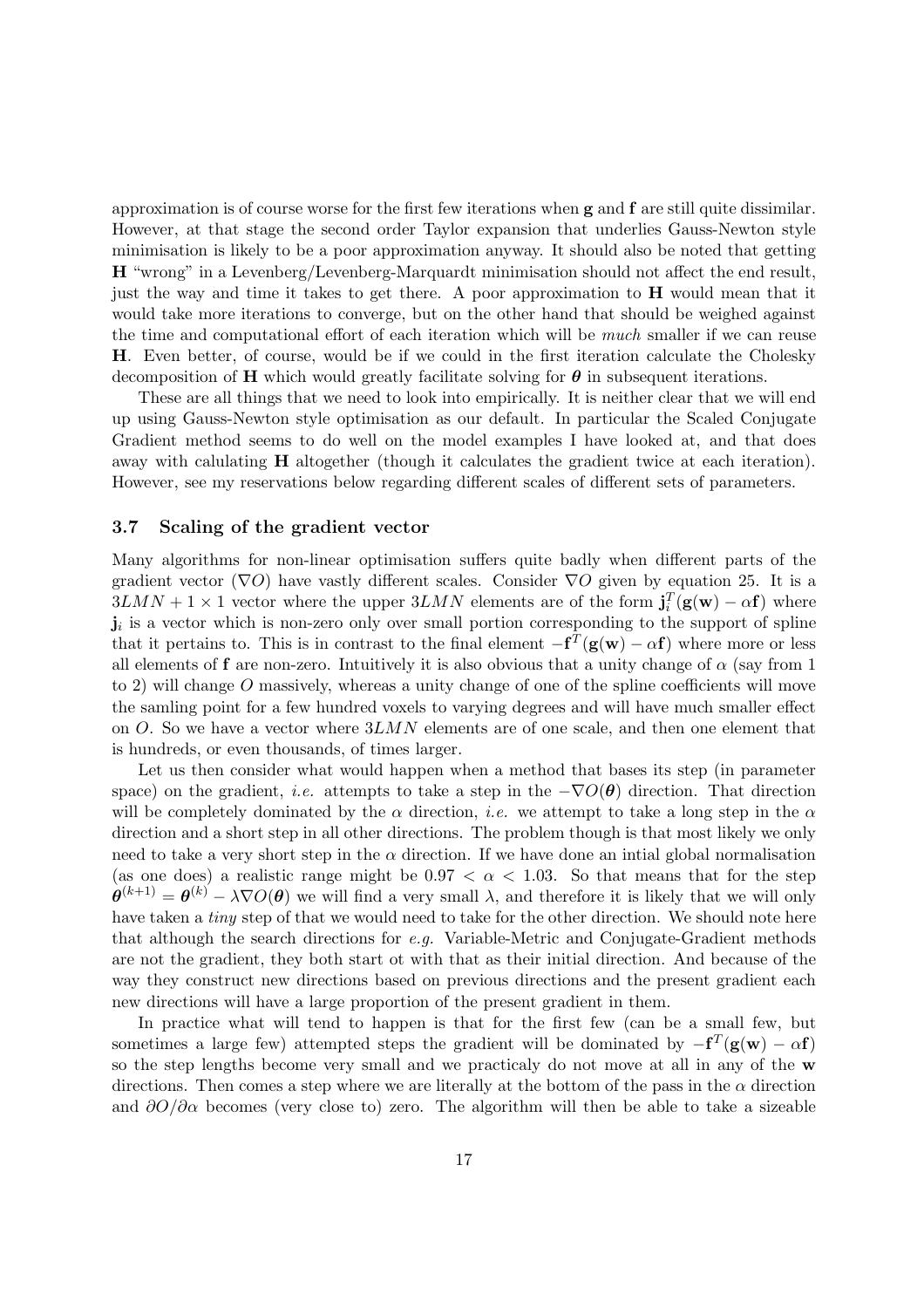step along the w directions and the cost-function will decrease. After that step  $\alpha$  is typically non-zero again and there will be another few steps of neglible length until  $\partial O/\partial \alpha$  is again zero and the algorithm will again be able to take a "proper" step. So, the problem produces very typical symptoms of slow and jerky convergence. For the particular case of a single scale-factor whose scale is vastly different from the warp parameters  $(w)$  it is relatively easy to "fudge" it by redefining O as a summation over  $(g_{xyz}(\mathbf{w}) - (1 + c\alpha)f_{xyz})^2$  where c is some suitably small constant  $(10^{-3}$  seems to work reasonably well). However the problem is more "general" than that and for example for my top-down-bottm-up method the parameter vector  $\boldsymbol{\theta} = [\mathbf{w}^T \mathbf{p}^T]^T$ where w is a set of spline-coefficients used to model the (magnetic) field and **p** are a set of rigid body movement parameters describing any change in subject position between the two acquisitions. The effects on the cost-function is of course much larger for any of the movement parameters than for the warp parameters, and we have again a problem of different scales of parameters. We will see similar problems also if/when we want to include a model for RF inhomogeneity. I suspect/hope it shall be possible to find reasonable fudge factors also for those parameters, but it won't be pretty. It is hardly realistic that we shall be able to find a general solution to it since this is a long standing issue in "non-Newton" non-linear optimisation.

In contrast, for the Newton/Gauss-Newton style algorithms this is a non-issue. If we take again the example of the gradient described by equation 25, remember that the step for a Newton style algorithm is of the general form  $\boldsymbol{\theta}^{(k+1)} = \mathbf{H}(\boldsymbol{\theta})^{-1} \nabla O(\boldsymbol{\theta})$  and look at the element in the bottom-right corner of H we see that that, just as the large element of  $\nabla O$ , that too is much larger than the other elements of H. A, very crude, approximation to the  $\alpha$  component of the Newton-step is  $-f^{T}(g(w) - \alpha f)/f^{T}f$ , and in practice this typically turns out to be one of the smallest components of the step. The information in the Hessian will for all practical purposes "calibrate" any akward scalings in the gradients without any need for finding ones own fudgy factors. This means that convergence tend to be steady and reliable, which makes it easy to implement convergence criteria. Non-Newton type algorithms, as described above, will for poorly scaled parameters exhibit long stretches of sometimes tens of iterations during which changes in cost-function are very small, and may then all of a sudden make another "jerk" and change by maybe a factor of two (I have seen it happen). How, then, does one implement a test for convergence?

Intrestingly the Variable-Metric methods are actually supposed to be able to handle this type of problem (hence the name), but in my practical tests I have found nothing to indicate that would actually be the case.

For this reason I tend to favor Gauss-Newton type algorithms over the various flavours of Variable-Metric/Conjugate-Gradient methods out there that doesn't require calculation or representation of the Hessian. Although the price of course is that it complicates the implementation quite considerably and represents a large proportion of the total calculations.

# 4 EXPERIMENTS

Experiments have been performed registering different structural images against each other and against templates acquired with similar tissue contrasts. This has been performed both for T1-weighted and FA (Fractional anisotropy) images. Tests have been aimed at finding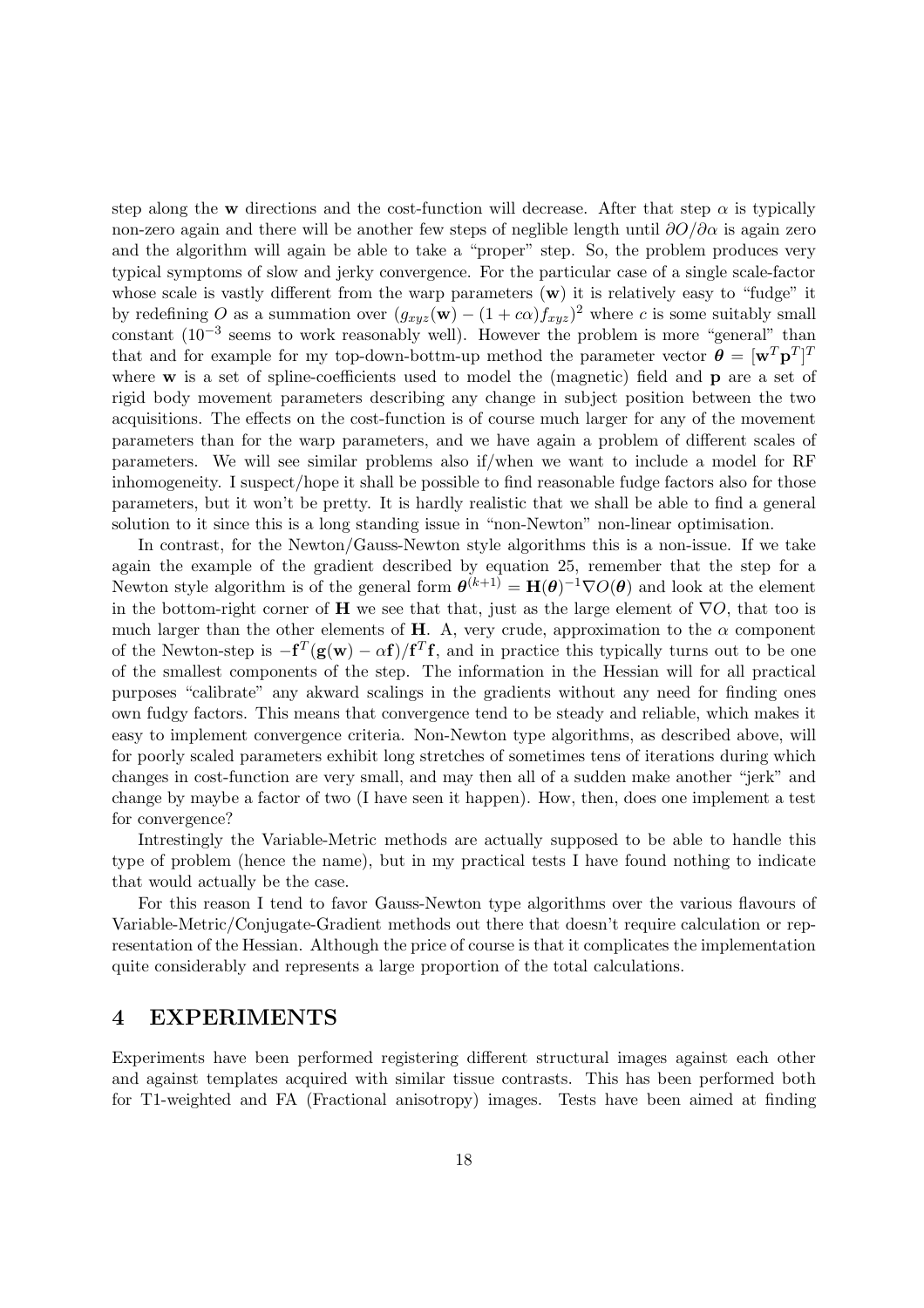

Figure 1: Sagittal slice at y=6mm in the MNI-space. On the left is an average across 10 subjects after affine and on the right after non-linear registration. The parietal-occipital fissure was manually traced in each subjects normalised scan and all ten traces were overlayed on the average images. Not the considerably higher level of detail in the non-linear mean, indicating better alignment of structure, and the considerably smaller inter-subject variability of the manual traces.

schemes/schedules of combinations of subsampling of images and field, regularisation weight and smoothing of images.

# 5 RESULTS

An example of the results from the non-linear registration is demonstrated in figures 1 and 2. These are T1-weighted structural images that were registered to the non-linear avg152 template using a three step procedure. Sub-sampling of the images were performed at factors 4,2,1 with knot-spacings 40, 20 and 10mm. Regularisation was set at  $\lambda = 0.2$ , 0.2 and 0.4, and within each optimisation-step  $\lambda$  was a product of the tentative  $\lambda$  and the mean-sum-of-squared deviations, leading to a succesive relaxation of the regularisation. Running the method to converegence at full image resolution and a knot-spacing of 10mm reguires almost an hour on an intel Mac laptop. In this example the values of the Jacobian matrix was between 0.3 and 3 for all voxels within all subjects, demonstrating that the inter-subjecr agreement was achieved without any "extreme" volume changes. We believe that this is largely attributed to the pyramid approach, and if attempting to register to the full resolution in a single step the warps tend to more "extreme".

# 6 CONCLUSIONS

We have described the implementation of a method/framework for small-displacement nonlinear registration of brain MR images. The results look promising and a first release of the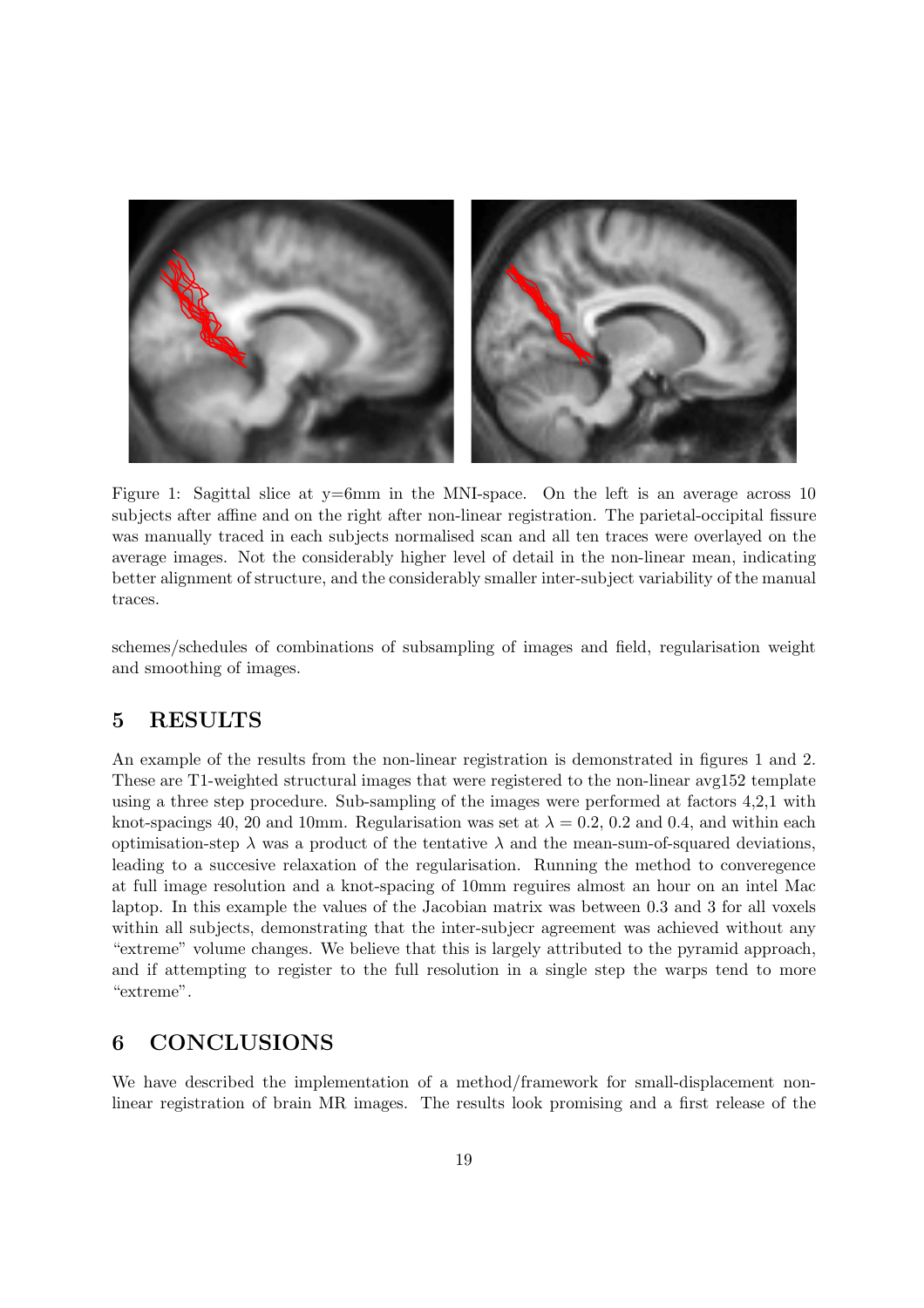

Figure 2: Transversal slice at z=56mm in the MNI-space of the same ten subjects as in figure 1. Average across affine registered images to the left and of non-linearly registered to the right. Note how the superior frontal sulcus, the precentral, central and postcentral sulci, the intraparietal sulcus and the cingulate gyrus are all clearly discernible in the non-linear average indicating a high degree of overlap. In the affine average in contrast it is really only the central and the cingulate gyrus that are discernible, and even those with large amount of blurring. This is further demonstrated by the manual traces of the central sulcus.